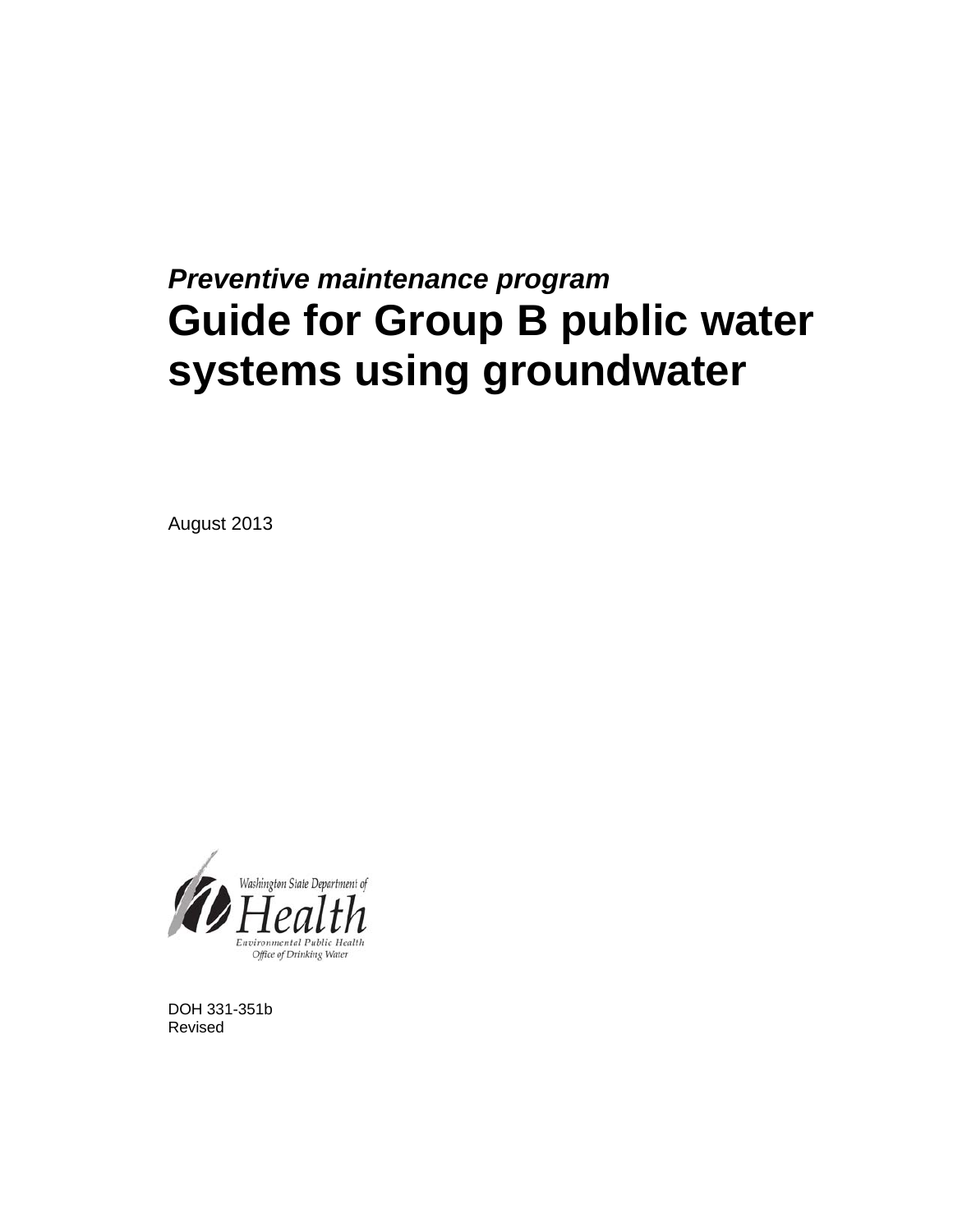### **Contents**



#### **Introduction**

#### **Recommended preventive maintenance**

Daily Weekly **Monthly Quarterly Biannually** Annually As needed

#### **Recommended websites and publications**

#### **Troubleshooting guides**

Groundwater sources Submersible well pump systems Pressure tanks Storage facilities Hypochlorination problems Distribution systems Cross connections Sampling and monitoring

#### **Template: Create your own preventive maintenance program**

**If you need this publication in alternate format, call (800) 825-0127. For TTY/TDD, call (800) 833-6388.**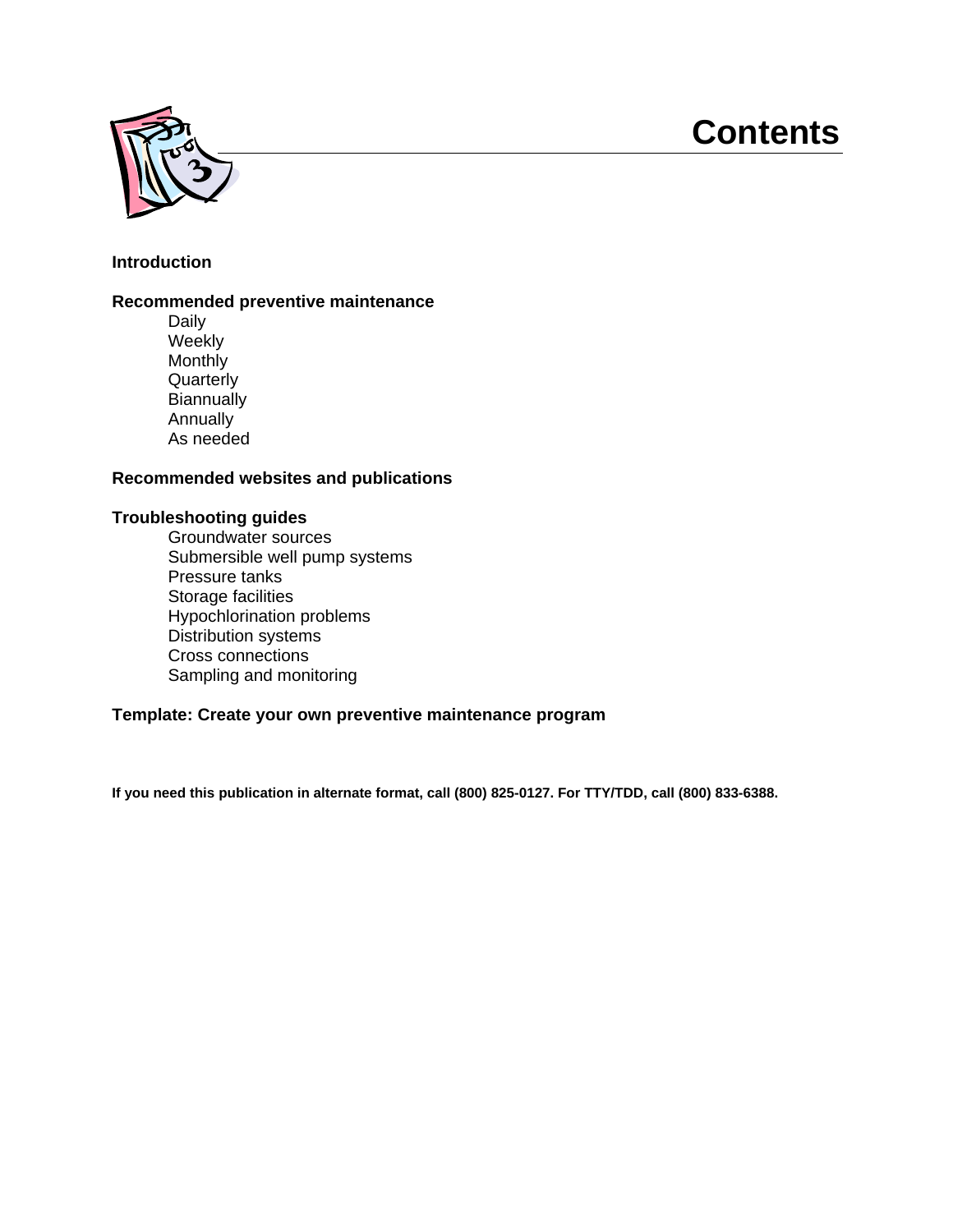

#### **Why is a preventive maintenance program important to me?**

A preventive maintenance program can prevent problems by helping you maintain your system properly. Knowing the ongoing needs of your system and taking action to meet those needs will enhance public health protection, improve your system's reliability, and reduce the costs of maintaining your water system.

#### **How will this preventive maintenance program guide help me?**

This guide provides a schedule of routine operation and maintenance (O&M) tasks for Group B drinking water systems using groundwater supply.

#### **How is this guide organized?**

This guide has four major sections. We designed each section to guide you through developing a preventive maintenance program for your water system.

- 1. **Recommended Preventive Maintenance**: A narrative of daily, weekly, monthly, and annual operation and maintenance (O&M) tasks.
- 2. **Recommended Websites and Publications**: Resources to help you find more detailed information or guidance.
- 3. **Troubleshooting Guides:** Guidance to help you troubleshoot problems with your water system. We organized it by water system component so it is easier to find troubleshooting guidance for a specific component.
- 4. **Recommended Operation and Maintenance Schedules**: We organized the O&M section by water system component so you can post the schedules where you can see the tasks you need to do. We did not define all tasks in the checklist because they are self-explanatory.

#### **How can I customize these tools for my system?**

Based on your system's requirements, you can add, subtract, or modify tasks and logs from this guide to meet your preventive maintenance program needs. Maintain a log of all preventive maintenance completed on your water system. It is also important to document quantitative measurements, such as water levels, pressure readings, and so on. Photographs with adequate field notes or videotape with audio explanation can be valuable tools.

We cannot over emphasize the importance of keeping records and documenting maintenance activities. Consistent forms and checklists help to ensure that you inspect and evaluate the same points each time. Organize and store records so they are readily accessible to verify that your water system is performing maintenance tasks and operational surveillance properly. Simple ways to organize your records include filing cabinets or card index files.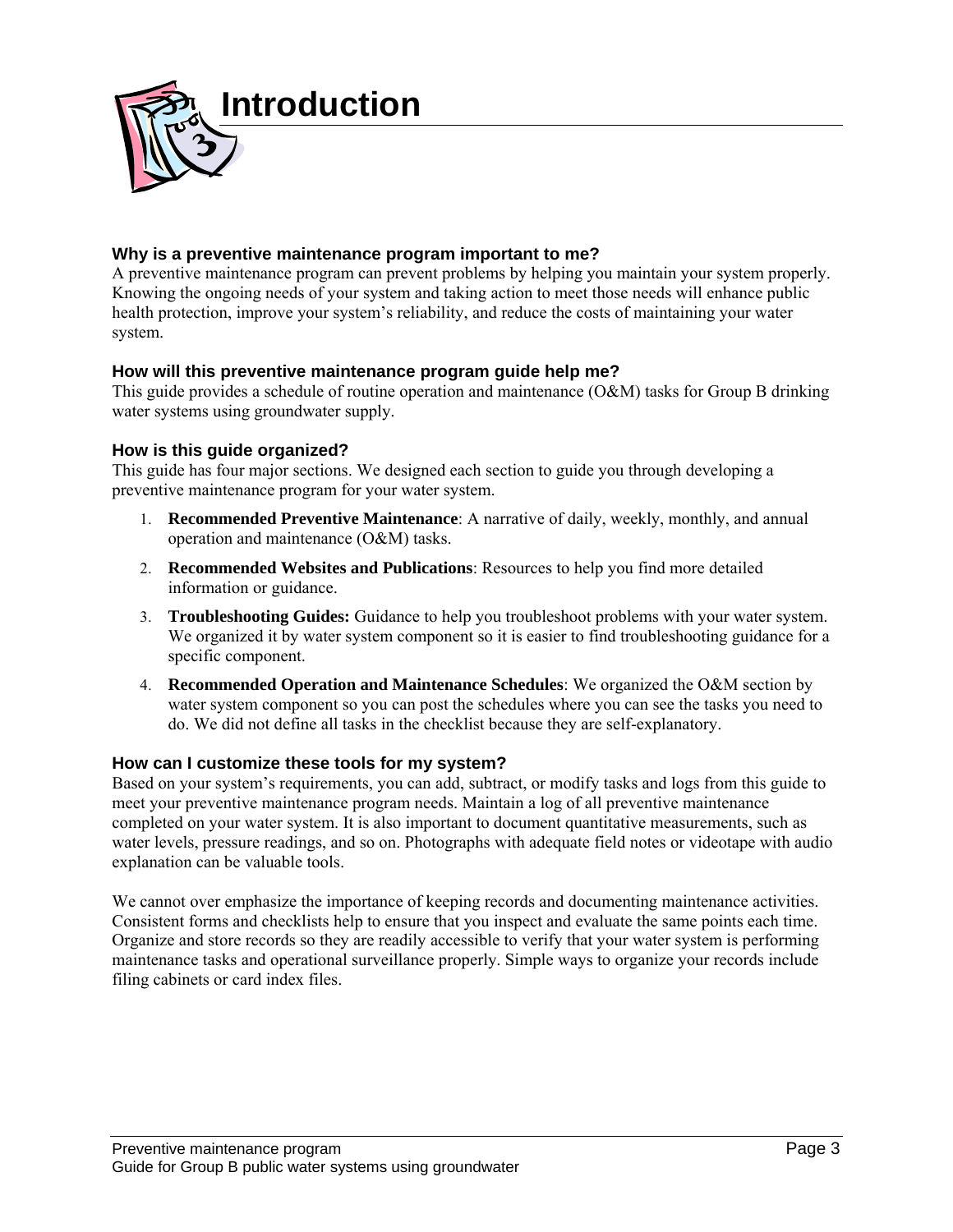## **Recommended preventive maintenance**

Daily **Weekly** Monthly **Quarterly Biannually** Annually As needed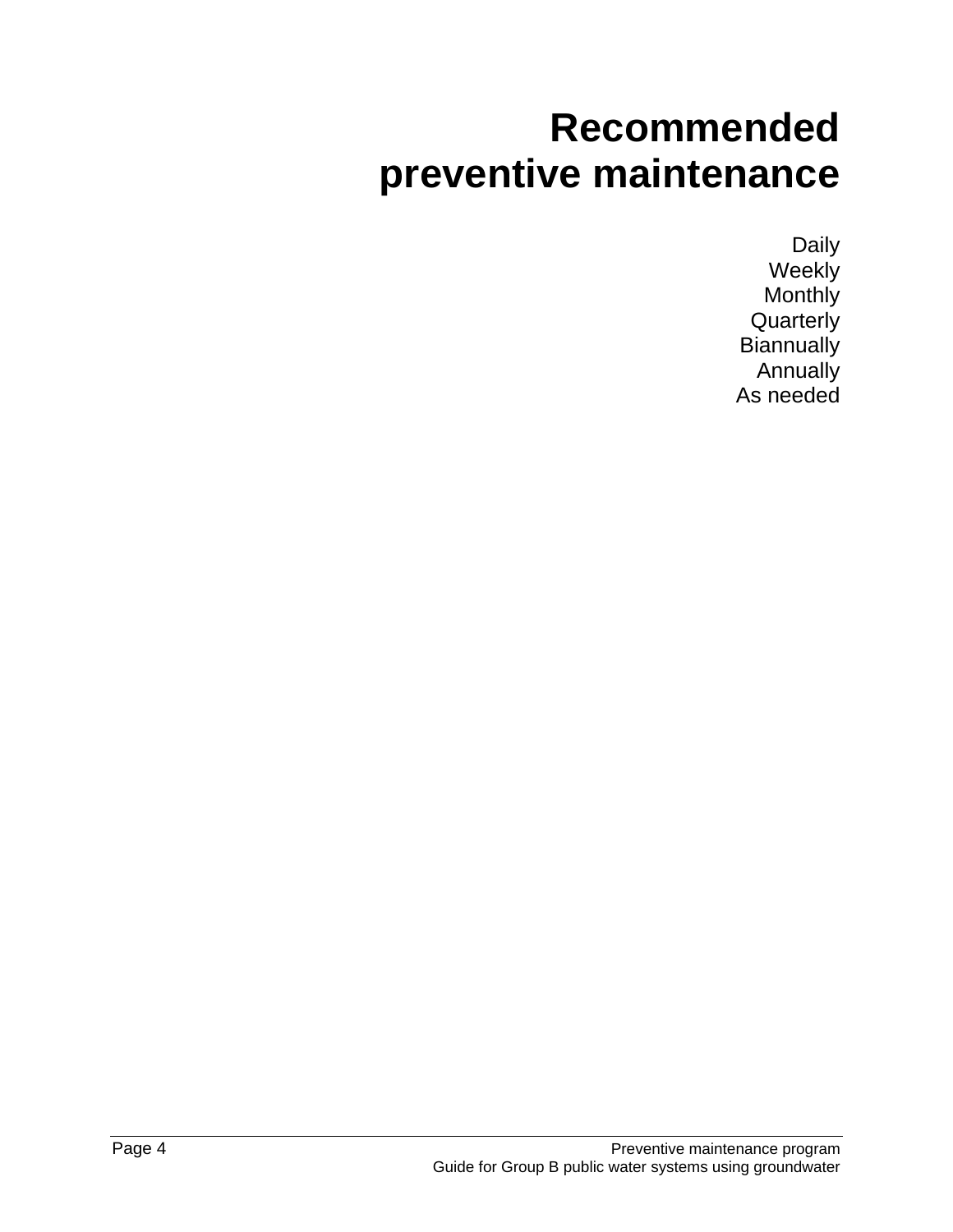

**Read source water meter and record water production.** You should have a working, properly calibrated master water meter at each source of supply to accurately measure and record production. Take routine source-water meter readings and record them in a log. Calculate the amount of water used during a time period, usually daily or weekly, by subtracting the previous meter reading from the current meter reading. You can use data on your water system's water use throughout the year to evaluate source capacity, water rights, unusually high or low flows, excessive leakage, reduced pump output, unauthorized water use, and the adequacy of the treatment system capacity.

**Measure and record chlorine residuals.** Public water systems adding chlorine on a continuous basis—either for disinfection or in support of another treatment objective, such as iron removal—should monitor and record the free chlorine residual level daily. It is essential to understand the treatment objective for chlorine addition. The frequency of free chlorine residual sampling, and the required level of chlorine, will vary depending on the reason the system adds chlorine.

#### **Chlorination for disinfection**

Some drinking water supplies require disinfection because of concerns over source water quality. Systems with such sources must monitor and record free chlorine residual each calendar day at the "point of entry" to the distribution system, which is usually at or before the first customer connection downstream of the source. We will specify the minimum residual concentration required at the point of entry.

Some drinking water supplies require disinfection because of concerns over the distribution system water quality. Applying chlorine at the source is the best way to ensure a consistent and reliable level of chlorine in the distribution system. Such systems must monitor and record free chlorine residual each working day (Monday – Friday, except holidays). The system must maintain free chlorine residual in the distribution system at a detectable level. We recommend a minimum chlorine residual of 0.2 milligrams per liter (mg/L).

#### **Other treatment objectives**

Some drinking water supplies must add chlorine to support a treatment objective other than disinfection (iron removal, for example). Such systems must monitor and record free chlorine residual each working day (Monday – Friday, except holidays), but we may approve of a reduced monitoring schedule.

**Inspect chlorinators for proper operation.** Make sure the chemical feed pump is not air locked and the chemical feed suction line is not plugged. Re-fill the chlorine solution tank as needed. Use proper personal protective gear when handling chemicals. Chemicals used in water treatment may be harmful to human health if not used properly. Make Material Safety Data Sheets available to ensure proper usage and personal protection.

**Use an EPA-approved field test kit to measure free chlorine residuals.** If you have not been testing the free chlorine residuals in your system, you will need to start by purchasing a diethyl-pphenylenediamine (DPD) free chlorine residual test kit. Specifically, you will need a kit that reads from 0- 3.5 parts per million (ppm) of free chlorine with a smallest reading increment of 0.1 ppm or mg/L. You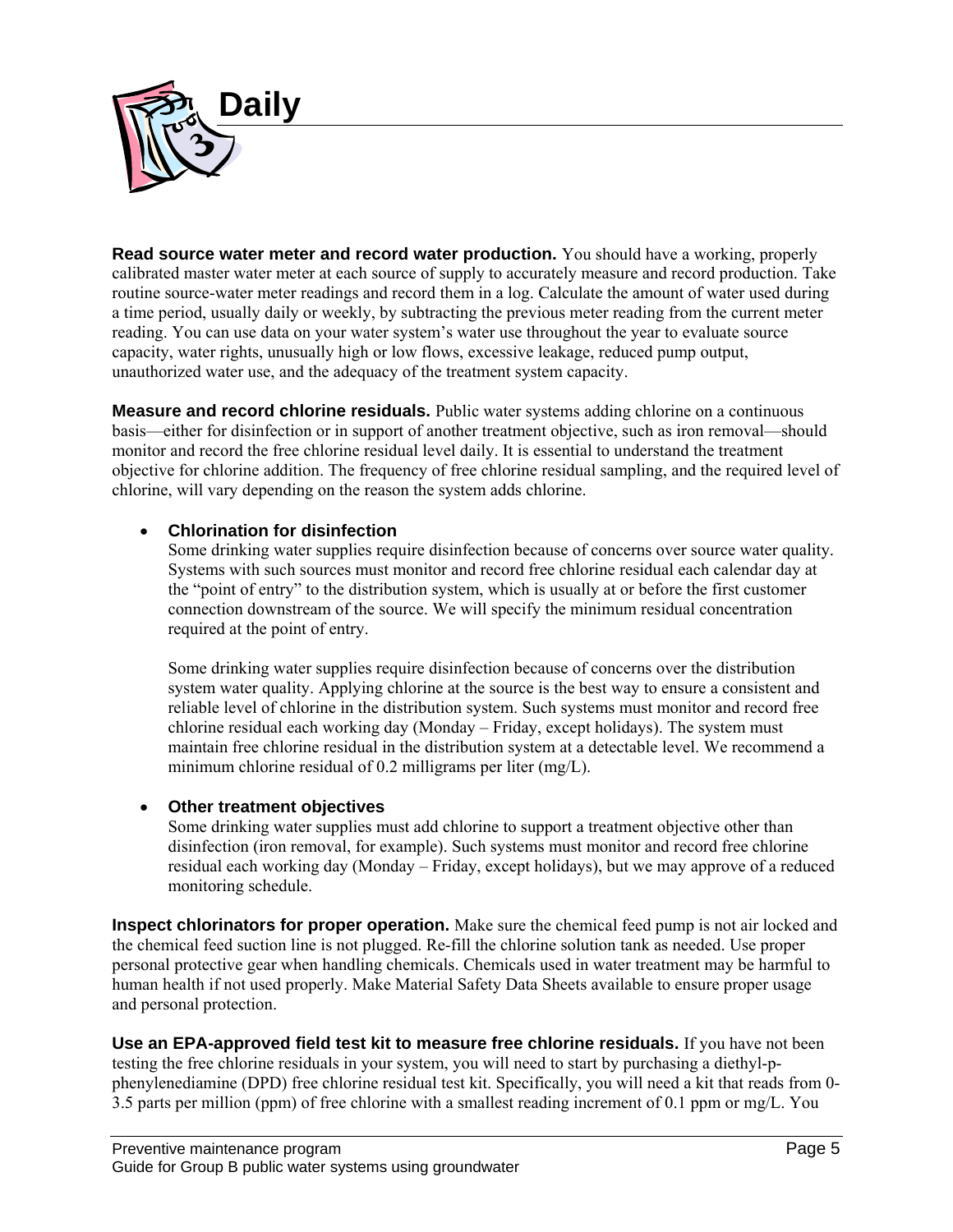may purchase a kit from a water treatment company or a business that sells lab equipment, such as Hach Company (1-800-525-5940). Digital colorimetric test kits are available that offer greater accuracy if needed. Keep the manufacturer's instructions on proper use of the test kit in your Operations and Maintenance Manual and follow the recommended procedures. Note that high levels of manganese in the source water can interfere with these tests. Oxidized manganese will react directly with the DPD reagent developing a darker red color, resulting in a false (too high) free chlorine residual reading.

**Conduct security checks.** You should inspect source, pumping and storage facilities daily to ensure they continue to provide adequate protection against vandalism and unauthorized entry. Use appropriate fencing, locks, and locked well covers to protect the facilities from stray livestock and tampering. Post warning signs to deter trespassing. Warning signs should indicate a building and phone number for reporting incidents. Inspect fencing and gates for damage and needed repairs. Check hatches, locks, doors, windows, and vents for signs of intrusion or vandalism. Check all security lighting and alarms to ensure proper operation. Make sure all well caps, seals, and vents are intact and sealed. If you suspect any tampering, immediately contact local law enforcement and our regional office.

**Check and record water levels in storage tanks.** You should check the water level in each atmospheric storage tank and the pressure in your pressure tank system each day to ensure tank levels are within normal operating range. Check for evidence of overflow, erosion under the splash pad, warning lights, wet ground, and so on. If there is evidence of your reservoir overflowing, your pump controls may be malfunctioning. If the tank's level is below normal operating conditions, there may be a problem with your source of supply or water level controls.

**Inspect wellheads.** Wellhead covers, or seals, keep contaminated water and other material out of the well. Visually inspect all well covers and pump platforms. They should be elevated above the adjacent finished ground level, sloped to drain away from the well casing, and free of cracks or excessive wear. Below grade, wellheads can become flooded seasonally or after severe weather. Check for and remove any potential microbiological or chemical contaminant threats from within 100 feet of the well. For example, damaged electrical conduits can open a pathway for contaminants to enter the well casing.

**Record well pump run times and pump cycle starts.** If available, you should use the pump run hour meters and cycle counters on the control panel to record the running times and number of cycle starts for your well and booster pumps. You should take these readings about the same time everyday and record them in a daily well pump log. Comparing daily numbers will alert you to potential pump or pressure tank problems. If a pump cycles on-off more than 6 times an hour, it may indicate a bladder failure in a bladder tank or a "water-logged" condition in a hydropneumatic tank. High frequency pump cycling wears out the pump motor, switches, and controls. Many water systems use a pump alternator or lead/lag pump controllers. You can use the pump-run hour meter and pump cycle counter to verify these control systems are working properly.

**Check for leaks and fix them immediately.** Excess moisture in a well house or pump house can lead to premature failure of electrical control systems and create unsafe conditions for operators. Fix any leak you see as soon as possible.

**Make sure the heating and cooling systems are working.** You should check heaters daily throughout the winter to ensure they work properly. Make sure wiring and heaters are above floor level and not placed where water leakage could cause a safety hazard, an electrical outage, or short any breakers. Check ventilation and cooling systems during the hottest portion of the year to be sure there is proper ventilation in the pump house. Extremely high temperatures may damage electric motors.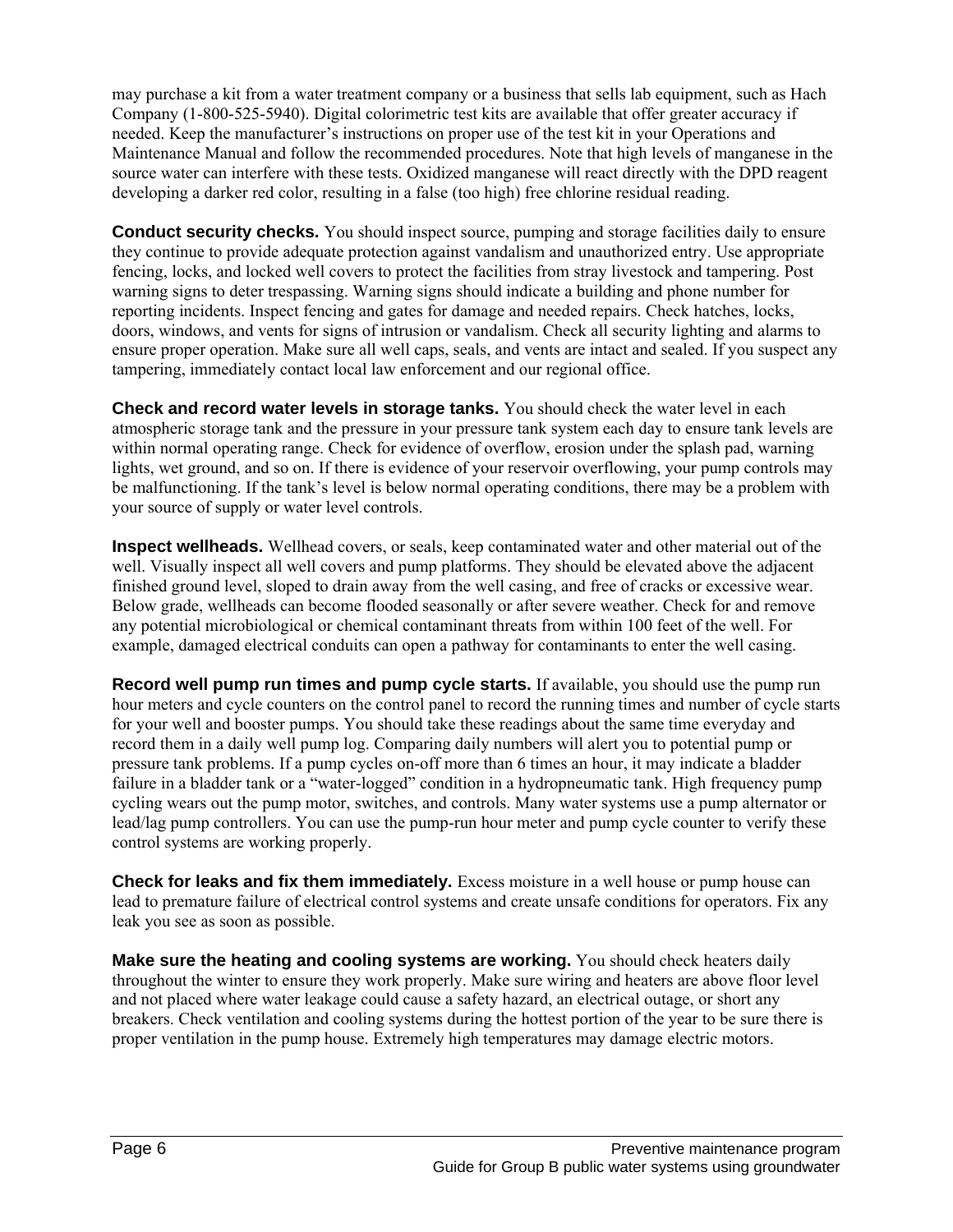

**Check and record water levels in hydropneumatic pressure tanks.** Pressure tanks come in all shapes and sizes. Maintaining pressure in these tanks is important for maintaining adequate pressure to the consumers. Hydropneumatic tanks can overfill, or waterlog, at times affecting overall system pressure. Monitoring pressure can help an operator identify leaks, open valves, and even well pump problems. Hydropneumatic tanks should have a sight tube installed so you can visually check the water level in the tank. Often, condensation that forms where water cools the metal on the lower portion of the tank makes the water level obvious. You can also detect this temperature difference by touch.

**Record the pumping rate for each well or source water pump.** Record the pumping rate from your well or source water pumps. You can do this if your system has a meter that registers flow. A change in pumping rate can indicate a pump problem. Remember, pumping rates will vary based on the water level in the well. For example, the pump produces less when the well is drawn down from the static water level to the deepest pumping level or the pump is pumping against a high head.

**Inspect booster pump stations.** Check on the condition of the pumps, such as vibration, heat, seal, and controls to ensure that booster pumps are operating properly. Take care when checking how hot a pump or motor may be. If you have two or more booster pumps, the pump operating times should be roughly equal. You can accomplish this automatically with a lead-lag controller, or by manually switching the lead pump on a set schedule. Check and record meter readings and pressure gauge readings on suction and discharge sides of pumps.

**Check water pressure in each well house and each pump house**. Check the system pressure in the well house and where you have booster pumps. You **s**hould have accurate gauges to monitor the performance of a pressurized water system. Pressure gauges should be on the suction and discharge lines of pumps. Pressure tanks should have pressure gauges on the discharge lines. You should check the gauges regularly and replace if damaged.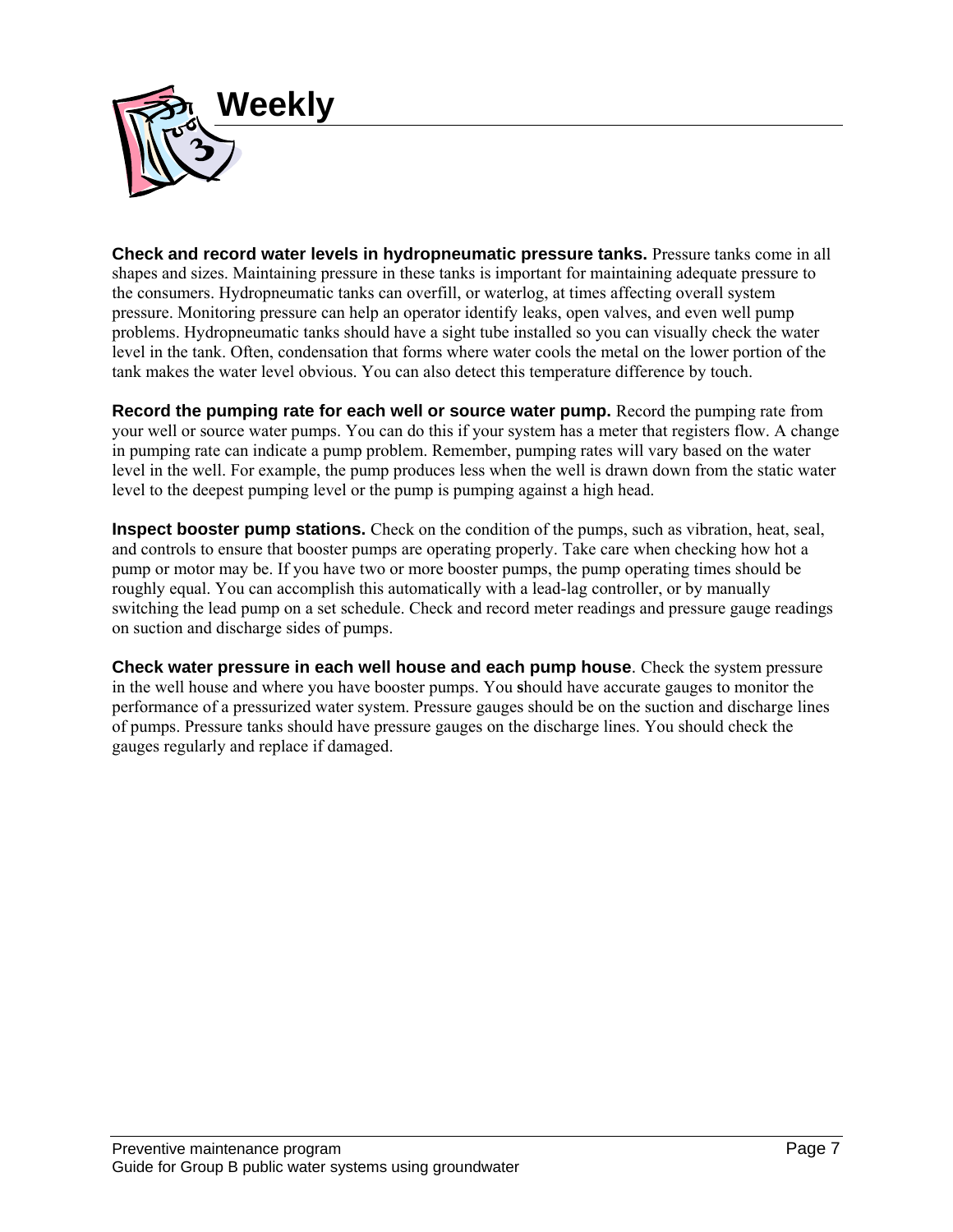

**Inspect well pumps, motors, and controls.** System operators should always be on the lookout for any defects in the system. Look, listen, and feel for unusual sights, sounds, or vibrations. Make sure pump seals are intact and the system is not running hot. Check all timers to ensure that pump operating times are equalized. Operate the controls manually to verify that they are working. When you shut down or turn off equipment for repairs, make sure it won't start up accidentally and cause injury. Observe the function of each control valve and pressure switch,

**Check sump pumps, and well and pump house flood prevention or detection systems.**  Large leaks in a well or pump room can damage motors and other equipment and create unsafe conditions for operators. Leaks may also open pathways for contaminants to enter the water supply. Check any sump pumps for proper operation, and ensure proper operation of any internal leak detection system.

**Read customers' meters.** If your customers have meters, you should read them monthly or with your billing cycle, total them, and compare them to your system's master meter.

**Read electric meter at pump house and record.** Monitor and note any unusual or unexpected changes in electricity use over time. If pumping accounts for a large proportion of your system's energy use, track water production and compare it to energy use. In the winter, you will also need to consider energy use for heating. High meter readings can indicate that your booster or well pumps are working harder to perform their jobs. If so, that could mean maintenance is required now, or at least soon.

**Maintain a 30 to 60 day supply of chlorine.** Rotate stock to reduce decomposition and formation of unwanted byproducts, such as chlorite or chlorate. Sodium hypochlorite will lose strength over time. It will also lose strength when exposed to high temperatures or sunlight. For example, the rate strength is lost doubles with every 5° C rise in temperature. Strong light, especially direct sunlight, causes sodium hypochlorite to break down. Stronger solutions can also lose their strength faster than weak solutions. For example, a 15 percent solution stored under cool, dark conditions might lose 0.1 percent strength over a week, while in sunlight it could drop from 15 percent to 12 percent in one day. Because of this, you should always store your stock in containers with tight lids under cool, dark conditions. You should also consider the costs of ordering and storing large amounts of stock versus a smaller one- to two-month supply. Remember, when your stock loses strength in storage, you lose money.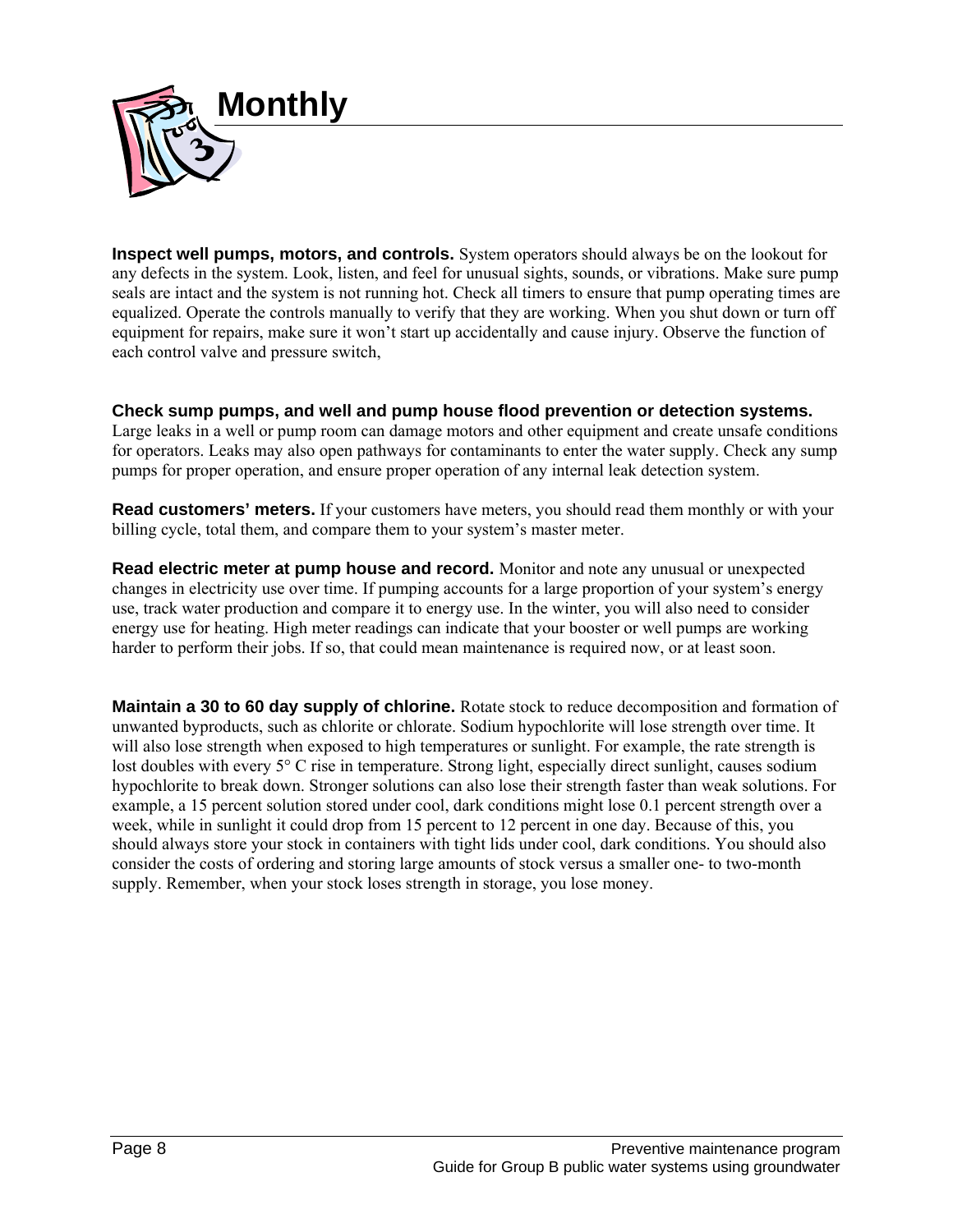

**Clean pump house and grounds.** Keeping your pump house and grounds clean will help with overall system maintenance and operation. If dirt gets into lubricants, it can reduce the useful life of bearings. Dirt and moisture also will form an insulating coating on motor windings and can cause motors to burn out. In addition to cleaning, screen all drain and vent openings in the building to keep animals and insects out. During the summer, mow the areas around the pump house and storage tanks. Make sure grounds maintenance addresses fire hydrant accessibility. You should develop a weekly cleanliness log card to record your inspections.

**Inspect and clean chlorine solution feed lines and solution tanks.** To ensure your chlorine feed system functions properly, inspect the lines for clogs or kinks and make sure the solution tanks are clean. Regular cleaning of the chlorine feed systems will help prevent many breakdowns in this equipment. Inert solids will build up sediment on the bottom of the solution tank and can clog the foot valve or damage the chlorinator.

**Calibrate chlorinators.** At least every three months, and particularly after the chlorinators have been overhauled, the pumps should be re-calibrated to ensure they deliver the right amount of chlorine solution to the system. Measure the amount of solution the pump withdraws over a given time period, record this value and speed/stroke length settings, and compare this rate with the desired feed rate. Refer to the manufacturer's instructions to adjust the feed pump accordingly. Be sure to record any new speed and stroke settings anytime you make a change.

**Inspect and test standby power generation systems.** You should test your emergency power generators and switchover controls periodically to ensure they are in proper operating condition.

Follow the manufacturer's maintenance recommendations. You should keep written records of the checks, operational tests, and maintenance performed. The manufacturer may recommend testing more frequently than once every three months.

**Inspect storage tanks for sanitary deficiencies**. You should inspect storage tanks to ensure they protect drinking water from contamination. Be sure to document the inspection, including photographs that will be useful for the next routine sanitary survey. Check vent screens for any openings to prevent small animals, bats, birds, insects, debris, dust, or organic matter from entering the tank. Check overflows for tight-closing flap valves or intact screens. Check the condition of the storage tank and look for cracks, structural damage, leaks, corrosion, and cathodic protection. Check the condition of the access hatch inner seal.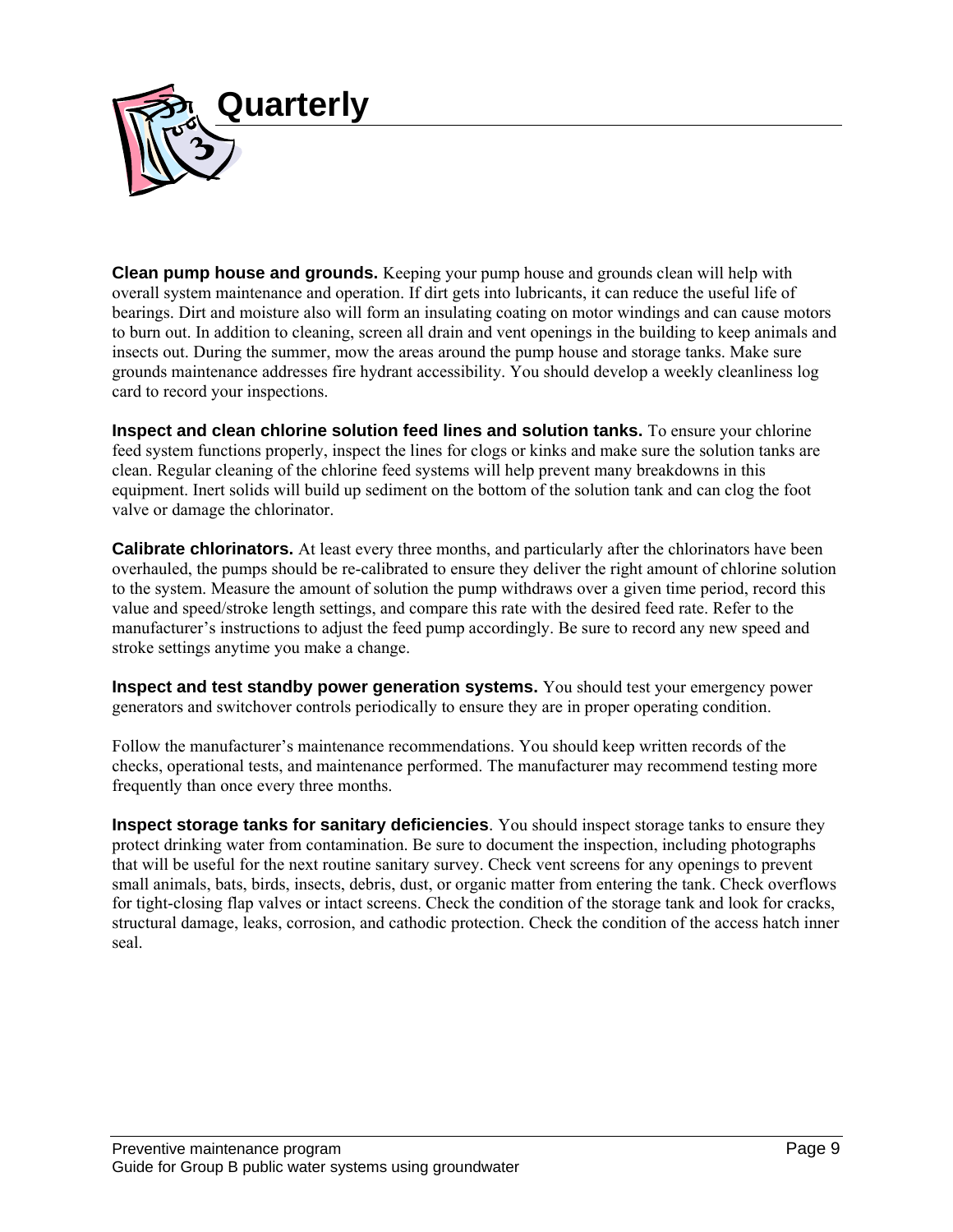

**Exercise half of all mainline valves.** It is important to exercise all mainline valves in the system at least once a year to ensure you can locate them and confirm that you can open and close them during an emergency shutdown. You should exercise half of the mainline valves in the spring and the rest in the fall. Record the number and direction of turns to closure. Be sure to describe the condition (rusted, new, leaking, failing) of each valve in the appropriate column in a logbook. You should develop a map that identifies the valves and their locations. Keep this information in a secure place. It is important to be able to isolate the system or sections of the system. Be sure to schedule any failures for repair. You should develop forms to track the valve inspections and repairs or to note any scheduled repairs.

**Operate all valves inside the well house, treatment plant, and pump house.** You should routinely inspect and exercise all valves in a system. The frequency of inspection depends on the type of valve, but you should inspect the valves at least twice a year. The inspection should include completely closing, reopening, and re-closing the valve until it seats properly. Record the number and direction of turns to closure. Be sure to schedule leaking or damaged valves for repair. Use a logbook to track inspections. Update the log card routinely throughout the year.

**Check pressure relief valves**. All pressure tanks in public water systems must have an American Society of Mechanical Engineers (ASME) certified pressure relief valve (PRV) to protect them for overpressure conditions. Approved PRVs have tags indicating the ASME status and levels you can use to verify function. Use caution and follow the manufacturer's procedures. For more information, see *Pressure Relief Valves on Pressure Tanks* **(331-429)**.

**Check and record static and pumping levels of each well.** This important task will determine the reliability of the aquifer and establish baseline information that can be useful if others tap into the aquifer or take actions that will affect it, such as gravel mining. The static level is the water level in a well when the pump is off. The pumping level is the water level while the pump is operating. You can check these levels by using bubbler lines, electrical sensors, or manual drop lines. You should measure the pumping level at various stages of pumping, and during both the low demand and high demand times of the year. You should also measure the recharge time, which is the time it takes the water level in the well to return to the static level. You must disinfect and handle all equipment in a way to prevent contamination of the well. You should develop a static and pumping level logbook.

**Inspect chemical safety equipment and repair or replace as needed.** Review the use of all safety equipment and update safety training once each year. You should check and test the chemical safety equipment at least once each year to ensure it is operable. Follow the manufacturer's instructions on the proper upkeep of all safety equipment, including portable ventilators or respirators, safety harnesses or belts, goggles, gloves, hard hats, and protective clothing. You should also follow the manufacturer's instructions when calibrating detection devices for hazardous gases. Repair or replace all equipment as needed. Review all safety procedures. You should develop a safety logbook to record routine safety maintenance.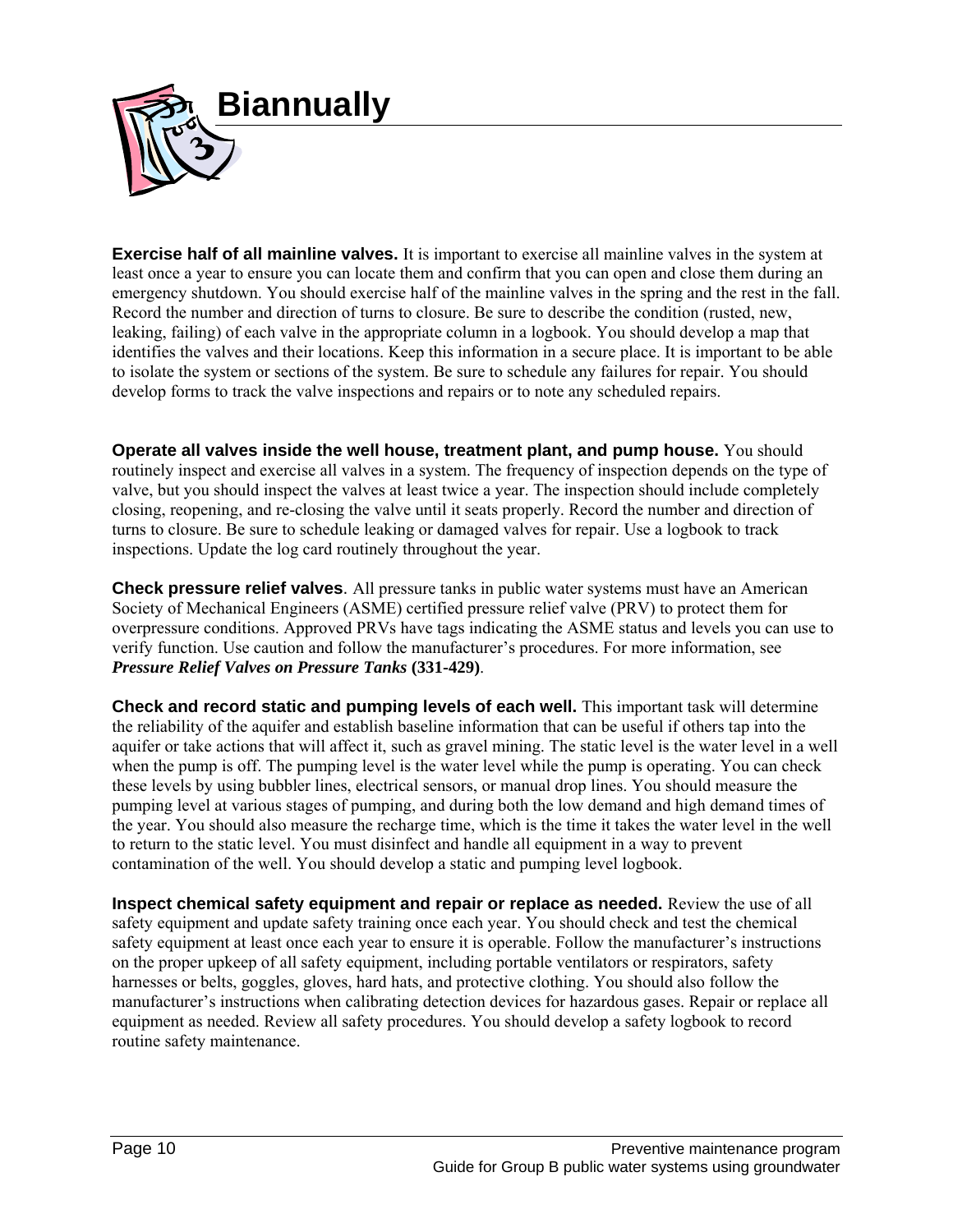

**Flush the distribution system.** You should flush the entire system in one direction, outward from plant or storage facility, at least once a year, depending on the quality of your source water. Systems with excessive iron or manganese that do not treat to remove these minerals may need to flush as often as monthly. Flushing clears any sediment in the lines. Use a logbook to track when you completed flushing.

**Perform preventive maintenance on well house and pump house buildings.** You should paint facility piping, buildings, and tanks regularly to prevent deterioration. Store all pipes, plumbing fittings, chemicals, tools, and other materials in a safe place. Check well house ventilation to ensure there are no blockages and that fans are operable. Inspect for excessive rust on exposed metal on pressure tanks, pipes, valves, controls, and fans that may be caused by corrosive chlorine vapors and poor ventilation. Deep pitting in pressure tank walls can compromise the structural integrity of the vessel. You can check the wall thickness with ultrasonic testing devices.

**Inspect, clean, and repair control panels in well house.** You should inspect the control panels in the pump house and treatment plant at least once a year for corrosion and other problems that could cause shorts or failures. Clean control panels carefully with air. Repair the panels if needed.

**Overhaul chlorinators, including O-rings, check valves, and diaphragms.** You should overhaul chemical feed pumps completely at least once a year. The overhaul should include cleaning the feeder head, cleaning and checking all valves and O-rings for wear, and cleaning and checking the condition of check valves and pump control valves. Replace any worn-out parts, including diaphragms. Keep spare parts on hand, so you can repair breakdowns quickly and replace worn parts when you disassemble the feeder for cleaning. You should keep a chemical feed pump repair and spare parts kit in the treatment building. Recalibrate the chlorinators to ensure they deliver the appropriate amount of chlorine solution to the system.

**Review your emergency response plan.** Review all contacts for accuracy, make sure all equipment is working, and ensure all procedures match the plant conditions, as they presently exist. Contact your local emergency response agency to update contacts, new processes, or chemical inventories.

**Test each alarm.** Make sure each alarm system is working properly.

**Maintain air compressors**. Air compressors often are used with water level controls to maintain the proper air/water balance in hydropneumatic tanks. To maintain airflow, you must keep the air intake filters clean. Replace and thoroughly clean dirty clogged filters. Moisture traps built into the filter/regulator keep moisture and dirt particles out of the pressure tank. Follow the manufacturer's instructions when cleaning and replacing air filters, and checking moisture traps. You must cover beltdriven air compressors with safety guards. Unprotected belts can cause serious injuries. Check air compressors and motors for any signs of malfunction. You should investigate unusual noises, vibrations, odors, and heat generation immediately; they can indicate mechanical problems. You should evaluate compressors that do not reach preset tank pressure. Bearings on most air compressors need lubrication. You must use food-grade oils and lubricants to prevent contamination of the water in the pressure tank.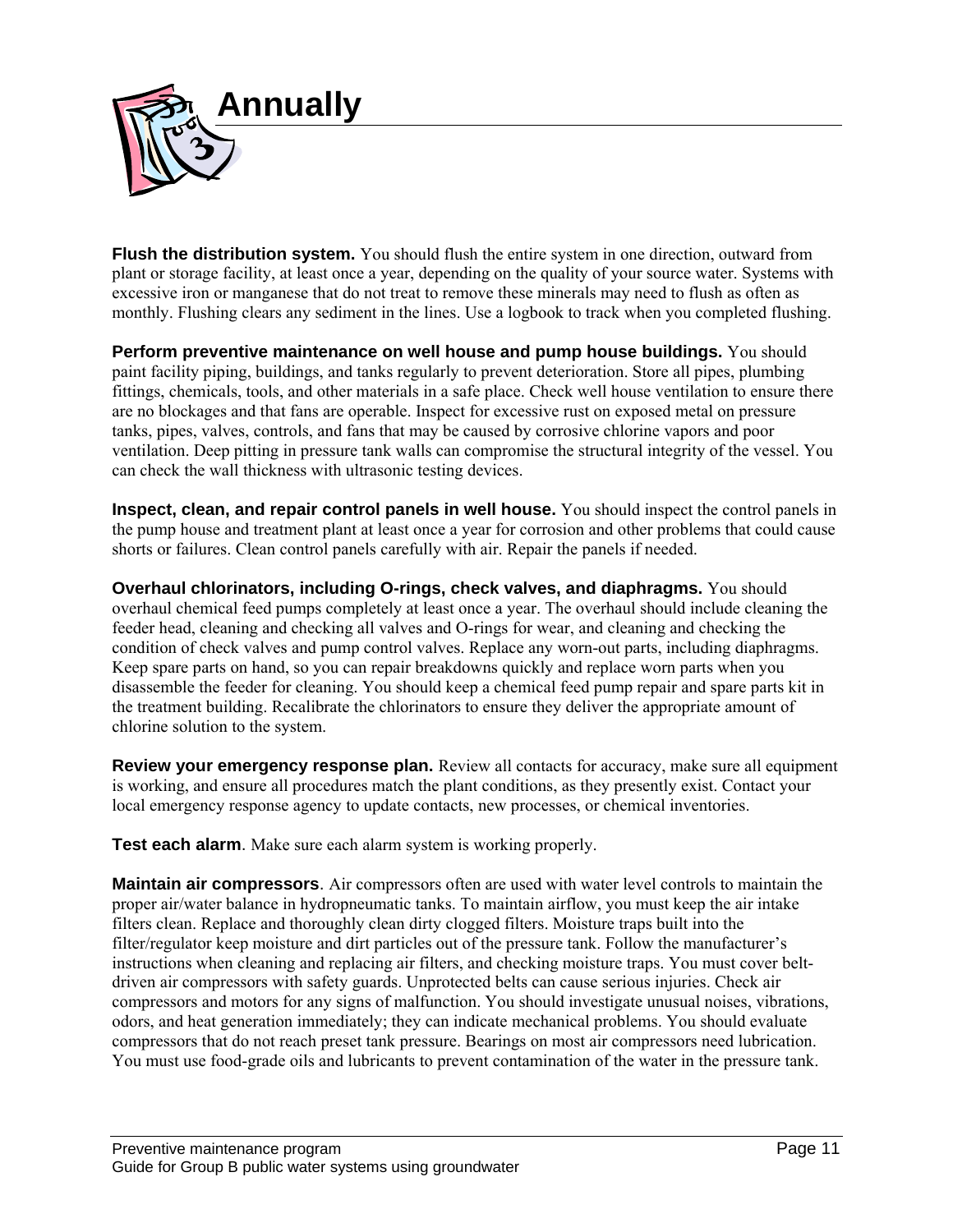

**Perform storage tank maintenance.** Maintenance activities include cleaning, painting, and repairing structures. State drinking water rules require adherence to American Water Works Association (AWWA) Standards, National Sanitation Foundation (NSF), and American National Standards (ANSI) for disinfection procedures and approval of coatings.

**Inspect storage tanks for defects.** Both interior and exterior inspections are needed to ensure maintenance of physical integrity, security, and high water quality. The type and frequency of the inspection depends on the type of tank, its susceptibility to vandalism, age, condition, and time since last cleaning or maintenance, history of water quality, plus other local criteria. Exterior inspections for obvious signs of intrusion or vandalism might occur daily or weekly. Periodic inspections of the storage tank for cracks, structural damage, integrity of hatches and vents, leaks, corrosion, and cathodic protection might occur monthly or quarterly. You should conduct a comprehensive inspection of the interior whenever you drain the tank for cleaning. Industry standards recommend a comprehensive inspection of tanks—inside and out—every five years, except for newly constructed tanks. You should inspect a new tank within 10 years of service and every five years thereafter.

**Clean storage tanks.** Thoroughly clean tanks after any construction, maintenance, or repairs. Use a high-pressure water jet, sweep, scrub, or other methods to clean wall and floor surfaces thoroughly. You should flush all water and dirt from the tank. There are several AWWA-approved ways to disinfect a storage tank after you take it out of service for cleaning, inspection, or repairs. Here is the simplest way:

**AWWA Standard C-652 Chlorination Method 3.** Broom-clean the bottom of the tank. Then begin to add potable water until the tank is about 5 percent full. Next, add the appropriate quantity of chlorine directly into this water. The amount of chlorine you add should result in a free chlorine residual between 2.5 and 3.0 parts per million when the tank is completely full. If you use regular household chlorine bleach (6 percent chlorine by weight), add 1 gallon for every 20,000 gallons of tank capacity. Contact our regional office if you are unsure how much chlorine and what type of chlorine to add to your tank.

After adding chlorine, fill the remaining 95 percent of the tank with potable water and wait 24 hours. At the end of 24 hours, measure the free chlorine residual of the water inside the tank. If the water in the tank has a free chlorine residual of at least 2 parts per million, then collect a coliform sample from the tank. If the coliform sample is satisfactory, then you may place the reservoir directly back into service. If the coliform sample shows the presence of coliform, contact your regional office for instruction on further disinfection and testing.

When you plan to take a tank out of service for cleaning and disinfection, be sure to make provisions to maintain an adequate water supply and adequate water pressure in the distribution system at all times. You may need to coordinate this with your local fire protection authority. If you are unsure how to provide service while the tank is off-line, contact our regional office for technical assistance.

If you can't or don't want to take your tank out of service for inspection and cleaning, you should consider the cost and availability of using certified divers trained to inspect and clean a drinking water tank while the tank remains in service.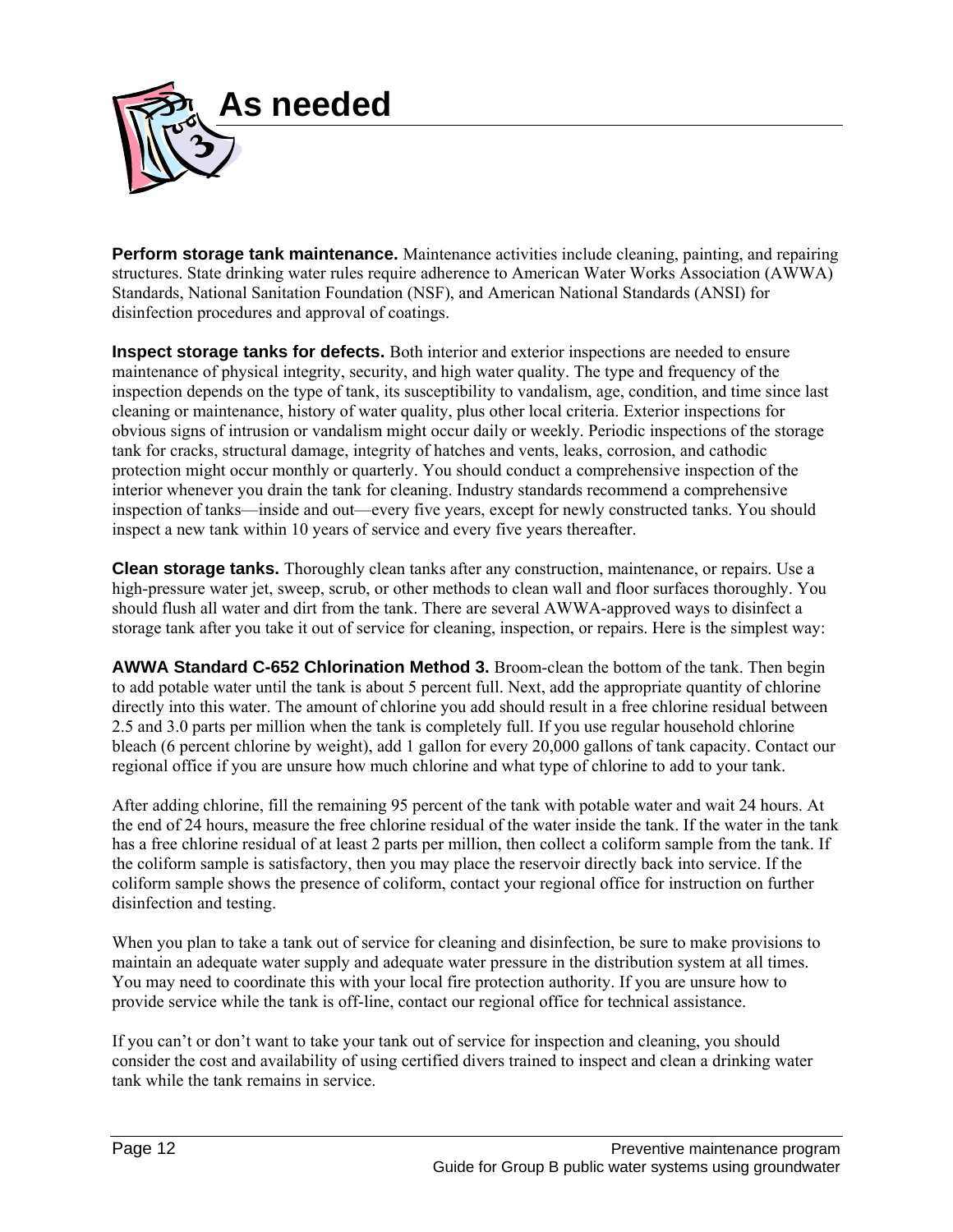**Contact an electrician to check running amps on well pumps.** A change in running amps can indicate a change in the condition of the motors or pumps. When pumps start drawing more amps, it generally means you should repair the motors. Checking the amps and voltage on pumps can be complicated and dangerous. **Do not attempt it yourself**. Contact an electrician to complete this procedure. This task should be performed at least once a year and any time you sense a problem with your pump, such as unusual sounds, vibrations, or the pump is running hot.

**Pressure tank supports.** You must support pressure tanks to prevent tipping or falling. Hydropneumatic tanks tend to be large and very heavy when filled with water. Supports must be sturdy and maintained in good condition. Stacked blocks or boards can fail during an earthquake. Evaluate the structural condition of the supports and level of the seismic protection provided. Consult a qualified authority if you are unsure. Failure will result in extensive damage to any facilities near the pressure tank. Water leaks will damage more equipment.

**Maintain a log of water line repairs.** You should document repairs to the water distribution line, especially repair clamps placed on water lines. These clamps are not long-term or permanent repairs, so identifying the date and location of such repairs is very important in planning for future pipeline replacement. A thorough record of line replacements can also help to identify areas of the distribution system more prone to failure due to age, pipe material, soil conditions, vibration, or other causes.

**Maintain physical protection of wellheads.** Protect the wellhead from vehicular damage by installing barriers. Vehicles can severely damage vulnerable wellheads, potentially putting the continued operation of the system at risk.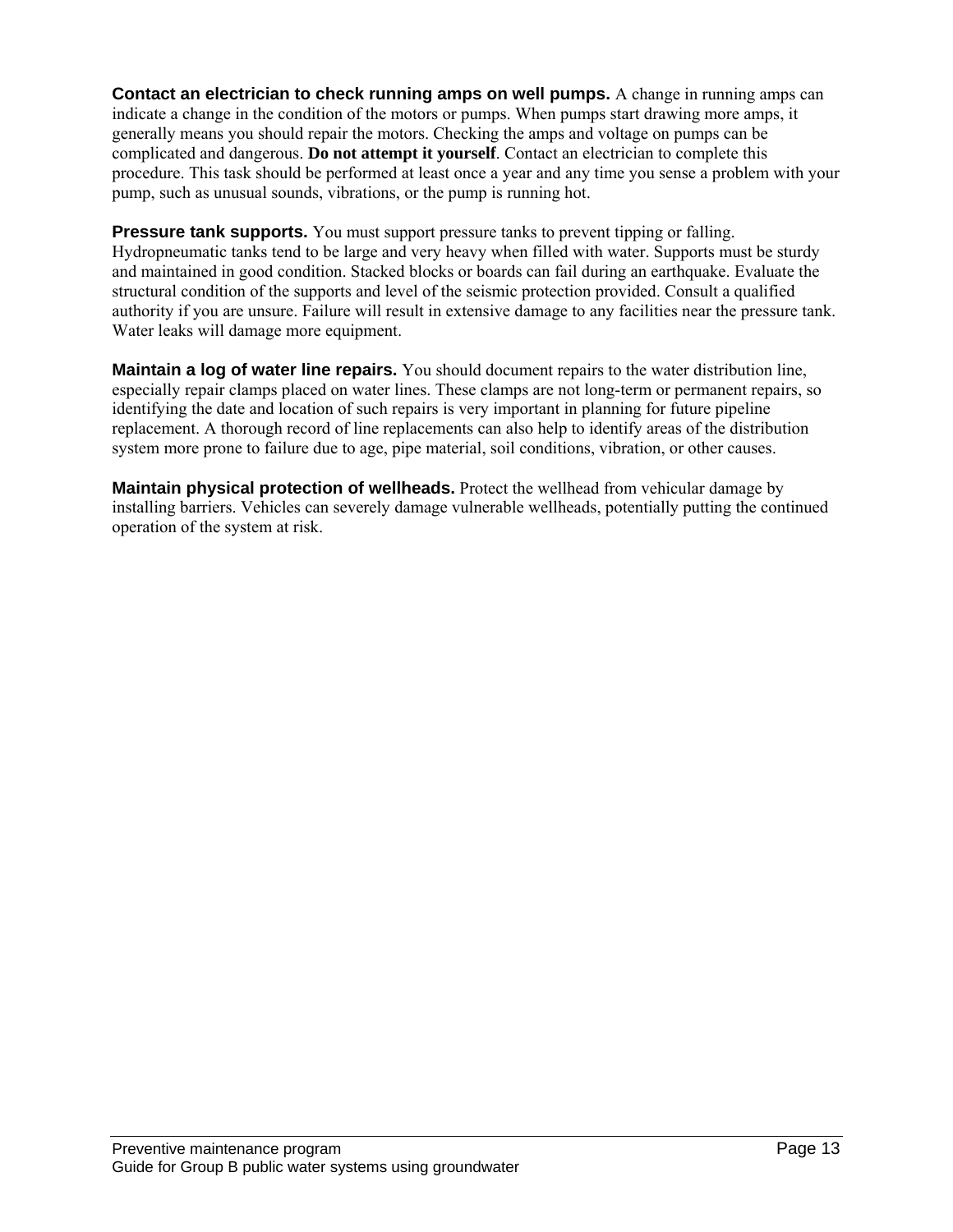

### **Recommended websites and publications**

### **Websites**

Department of Health Office of Drinking Water http://www.doh.wa.gov/ehp/dw

U.S. Environmental Protection Agency (EPA) Groundwater and Drinking Water http://www.epa.gov/safewater/

EPA Small Systems Information and Guidance http://www.epa.gov/safewater/smallsys/ssinfo.htm

U.S. EPA Publications Search http://www.epa.gov/epahome/pubsearch.html

National Drinking Water Clearing House http://www.nesc.wvu.edu/ndwc/

American Water Works Association http://www.awwa.org/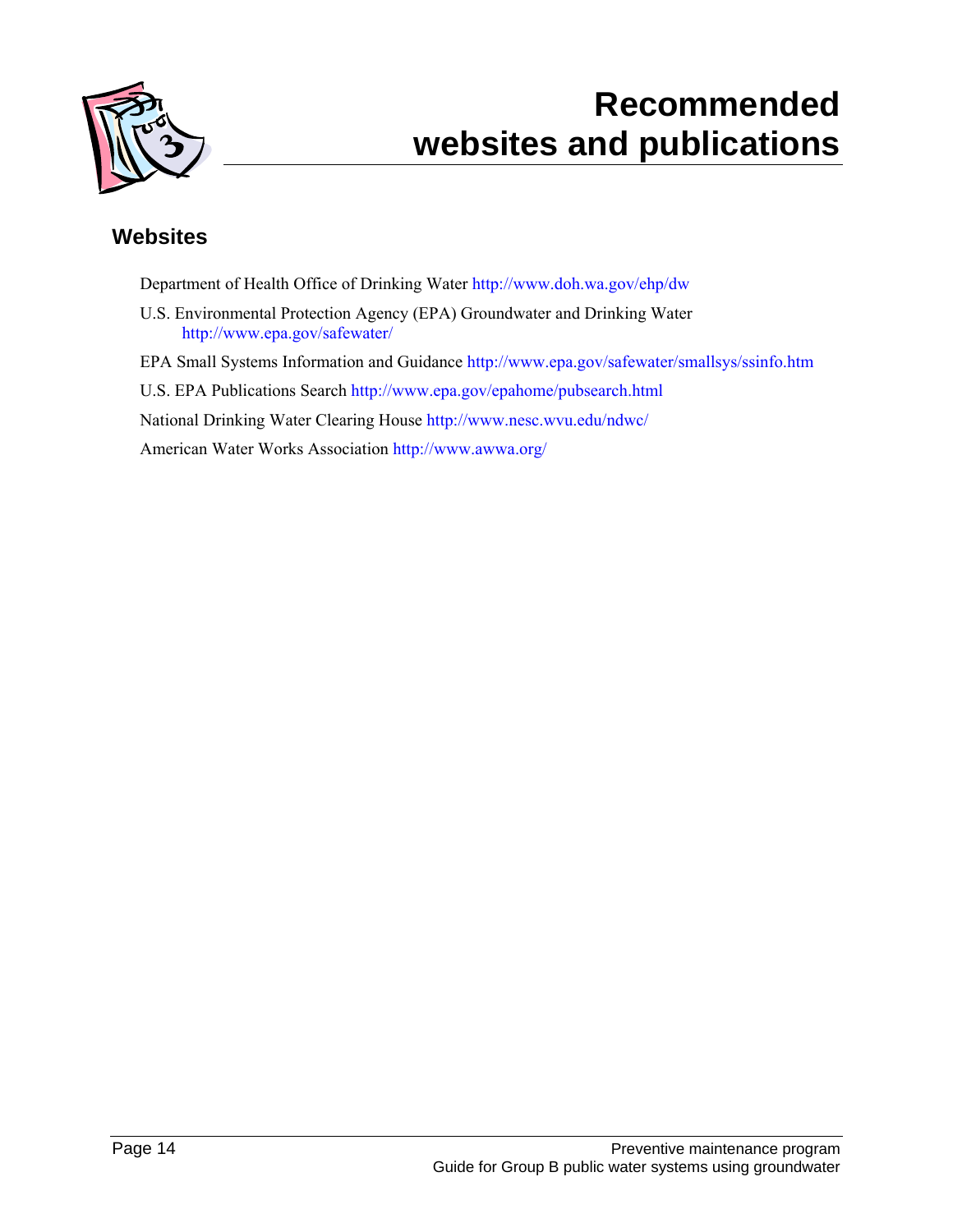# **Troubleshooting guides**

Groundwater sources Submersible well pump systems Pressure tanks Storage facilities Hypochlorination problems Distribution systems Cross connections Sampling and monitoring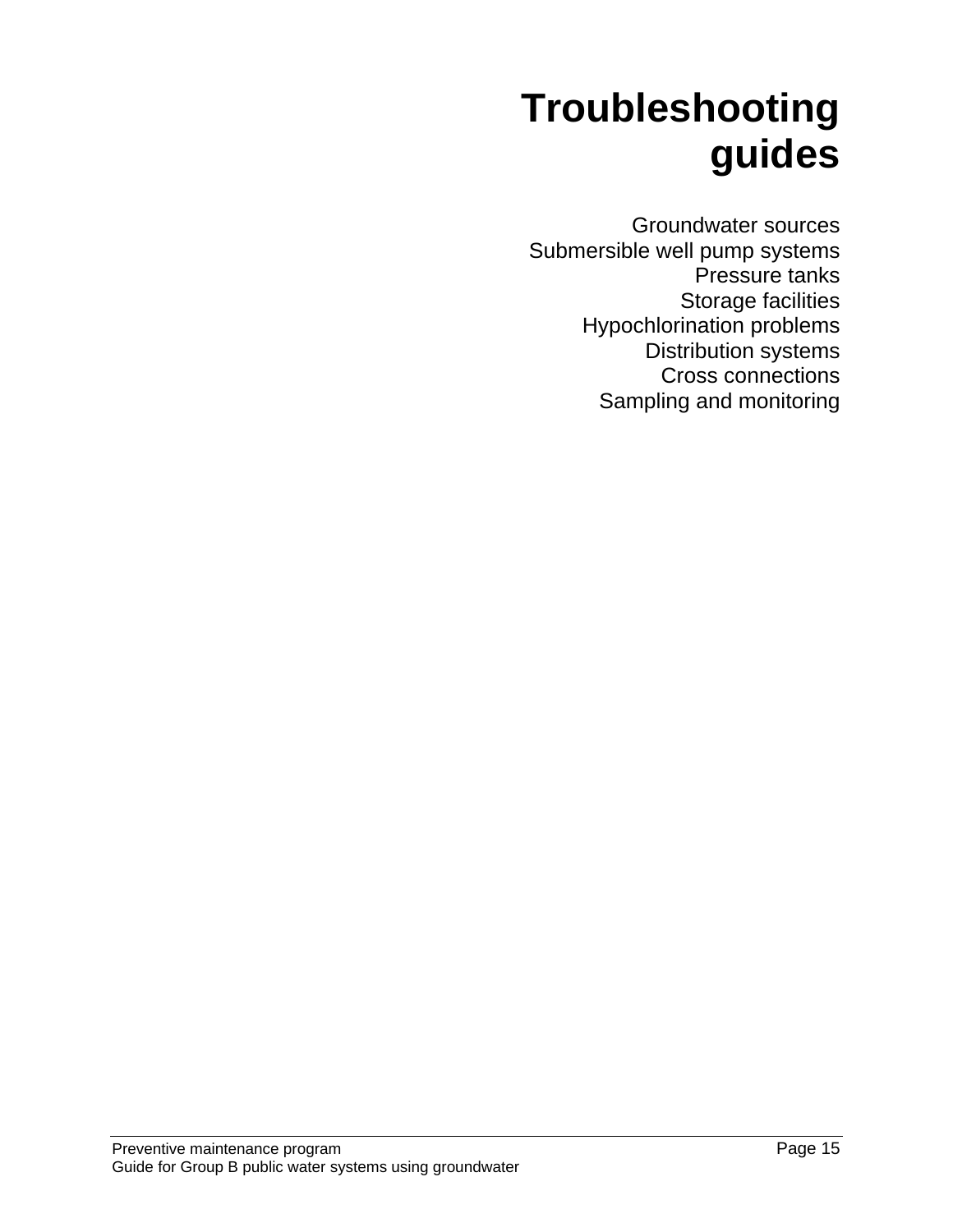| <b>Troubleshooting guide for groundwater sources</b>                 |                                                         |                                                                                                                                                                     |
|----------------------------------------------------------------------|---------------------------------------------------------|---------------------------------------------------------------------------------------------------------------------------------------------------------------------|
| <b>Problem</b>                                                       | <b>Possible cause</b>                                   | <b>Possible solution</b>                                                                                                                                            |
| Well pump won't start.                                               | Circuit breaker or overload relay tripped.              | Reset breaker or manual overload relay.                                                                                                                             |
|                                                                      | Fuse is burned out.                                     | Check for cause and correct, replace fuse(s).                                                                                                                       |
|                                                                      | No power to switch box.                                 | Check incoming power supply. Contact power company.                                                                                                                 |
|                                                                      | Short, broken or loose wire.                            | Check for shorts and correct, tighten terminals, replace<br>broken wires.                                                                                           |
|                                                                      | Low voltage.                                            | Check incoming line voltage. Contact power company if<br>low.                                                                                                       |
|                                                                      | Defective motor.                                        | Contact electrical contractor.                                                                                                                                      |
|                                                                      | Defective pressure switch.                              | Check voltage of incoming electric supply with pressure<br>switch closed. Contact power company if voltage low.<br>Perform maintenance on switch if voltage normal. |
| Well pump won't shut off.                                            | Defective pressure switch.                              | Check switch for proper operation. Replace switch.                                                                                                                  |
|                                                                      | Cut-off pressure setting too high.                      | Adjust setting.                                                                                                                                                     |
|                                                                      | Float switch or pressure transducer not<br>functioning. | Check and replace components or cable as needed.                                                                                                                    |
| Well pump starts and stops too frequently<br>(excessive cycle rate). | Pressure switch settings too close.                     | Adjust settings.                                                                                                                                                    |
|                                                                      | Pump foot valve leaking.                                | Check for backflow. Contact well contractor.                                                                                                                        |
|                                                                      | Water-logged hydropneumatic tank.                       | Check air volume. Add air if needed. If persistent, check air<br>compressor, relief valve, air lines and connections, and<br>repair if needed.                      |
| Sand sediment in the water.                                          | Problems with well screen or gravel envelope.           | Contact well contractor.                                                                                                                                            |
| Well pump operates with reduced flow.                                | Valve on discharge partially closed or line<br>clogged. | Open valve, unclog discharge line.                                                                                                                                  |
|                                                                      | Well is over-pumped.                                    | Check static water level and compare to past readings. If<br>significantly lower, notify well contractor.                                                           |
|                                                                      | Well screen clogged.                                    | Contact well contractor.                                                                                                                                            |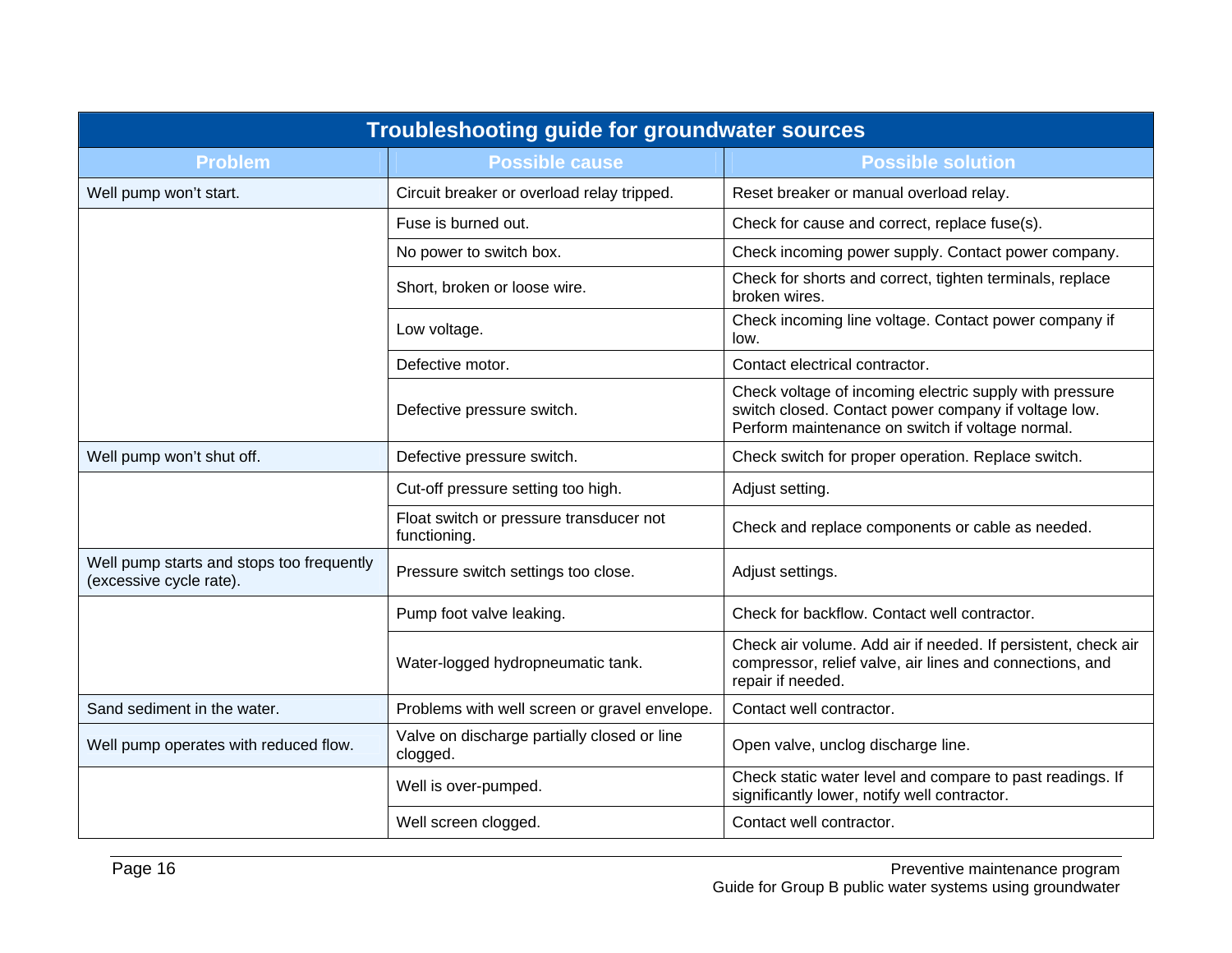| Troubleshooting guide for groundwater sources (Cont.)                |                                                                                        |                                                                                                                                                                                                                                                                                                                                    |
|----------------------------------------------------------------------|----------------------------------------------------------------------------------------|------------------------------------------------------------------------------------------------------------------------------------------------------------------------------------------------------------------------------------------------------------------------------------------------------------------------------------|
| <b>Problem</b>                                                       | <b>Possible cause</b>                                                                  | <b>Possible solution</b>                                                                                                                                                                                                                                                                                                           |
| Well house flooded without recent<br>precipitation.                  | Check valve not operating properly.                                                    | Repair or replace check valve.                                                                                                                                                                                                                                                                                                     |
|                                                                      | Leakage occurring in discharge piping or<br>valves.                                    | Inspect and repair or replace as necessary.                                                                                                                                                                                                                                                                                        |
| Red or black water complaints.                                       | Water contains excessive iron (red brown) or<br>manganese (black water).               | Test for iron and manganese at well. If levels exceed 0.3<br>mg/L iron or 0.005 mg/L manganese, contact our regional<br>office, your technical assistance provider or water treatment<br>contractor.                                                                                                                               |
|                                                                      | Complainant's hot water needs maintenance.                                             | Check hot water heater and flush if needed.                                                                                                                                                                                                                                                                                        |
| Raw water appears turbid or a light tan<br>color following rainfall. | Surface water entering or influencing well.                                            | Check well for openings that allow surface water to enter.<br>Check area for sinkholes, fractures, or other physical<br>evidence of surface water intrusion. Check water turbidity.<br>Contact our regional office if > 0.5 NTU. Check raw water for<br>coliform bacteria. Contact our regional office immediately if<br>positive. |
| Coliform tests are positive.                                         | Recent flooding, recent well or well pump<br>maintenance, or loss of power.            | Contact our regional office immediately.                                                                                                                                                                                                                                                                                           |
|                                                                      | Sanitary protection of well has been breached<br>or wellhead is observed to be damaged | Contact our regional office immediately.                                                                                                                                                                                                                                                                                           |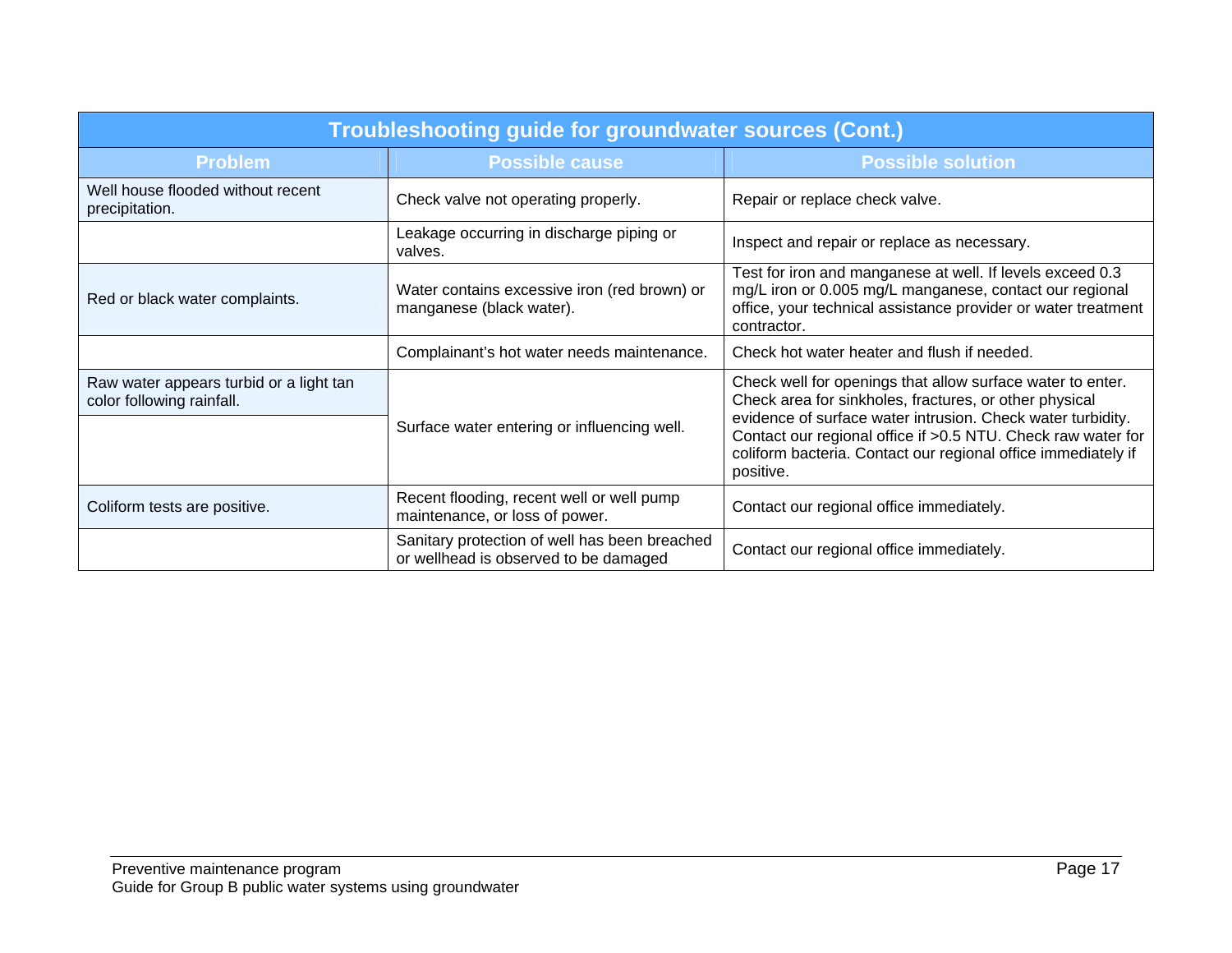| Troubleshooting guide for submersible well pump systems |                                                                                                                |                                                                                                                                                                                                                                                                                                                                                                                                                                                                                                                                                                                                                 |
|---------------------------------------------------------|----------------------------------------------------------------------------------------------------------------|-----------------------------------------------------------------------------------------------------------------------------------------------------------------------------------------------------------------------------------------------------------------------------------------------------------------------------------------------------------------------------------------------------------------------------------------------------------------------------------------------------------------------------------------------------------------------------------------------------------------|
| <b>Problem</b>                                          | <b>Possible cause</b>                                                                                          | <b>Possible solution</b>                                                                                                                                                                                                                                                                                                                                                                                                                                                                                                                                                                                        |
| Pump won't start.                                       | No power to switch box.                                                                                        | Check position of main electrical disconnect arm (main<br>switch) and ensure that it is in the up (energized) position. If<br>main power supply is interrupted, auxiliary power system<br>(generator) should be started.                                                                                                                                                                                                                                                                                                                                                                                        |
|                                                         | Circuit breaker or overload relay tripped.                                                                     | Reset breaker or overload relay. If pump does not start,<br>start motor by turning the Hand/Off/Automatic (HOA) Switch<br>to the HAND (manual) position for about 2 to 5 minutes (do<br>not over pressurize the distribution system). If motor runs,<br>return the HOA switch to the AUTO position. If motor does<br>not run, see other probable causes below.                                                                                                                                                                                                                                                  |
|                                                         | Fuses burned out.                                                                                              | Check for cause and replace fuses with correct type and<br>size fuses. Make sure to pull down (de-energize) the main<br>electrical disconnect arm (main switch) before opening the<br>panel and replacing the fuses.                                                                                                                                                                                                                                                                                                                                                                                            |
|                                                         | Defective pressure switch or automatic control<br>system.                                                      | Turn the HOA Switch to the HAND (manual) position for a<br>short period. If pump starts, the problem is in the automatic<br>control system. Contact electrician experienced with<br>industrial controls to repair automatic control system. Pump<br>can be operated in manual position to supply water;<br>however, the operator must monitor the discharge pressure<br>(pressure on the distribution system) and ensure that the<br>normal working pressure is not exceeded.                                                                                                                                   |
|                                                         | All of the above checked and pump won't run.                                                                   | Contact electrician experienced with industrial controls.                                                                                                                                                                                                                                                                                                                                                                                                                                                                                                                                                       |
| Pump won't shut off.                                    | Defective pressure switch or automatic control<br>system. High pressure cut-off switch may<br>need adjustment. | Turn the HOA Switch to the OFF position. If pump stops,<br>the problem is in the automatic control system. Contact<br>electrician experienced with industrial controls to repair<br>automatic control system. Pump can be operated in manual<br>position to supply water; however, the operator must<br>monitor the discharge pressure (pressure on the distribution<br>system) and ensure that the normal working pressure is not<br>exceeded. The pump should not be left in the OFF position,<br>long enough to allow the distribution system pressure to<br>drop below the normal minimum working pressure. |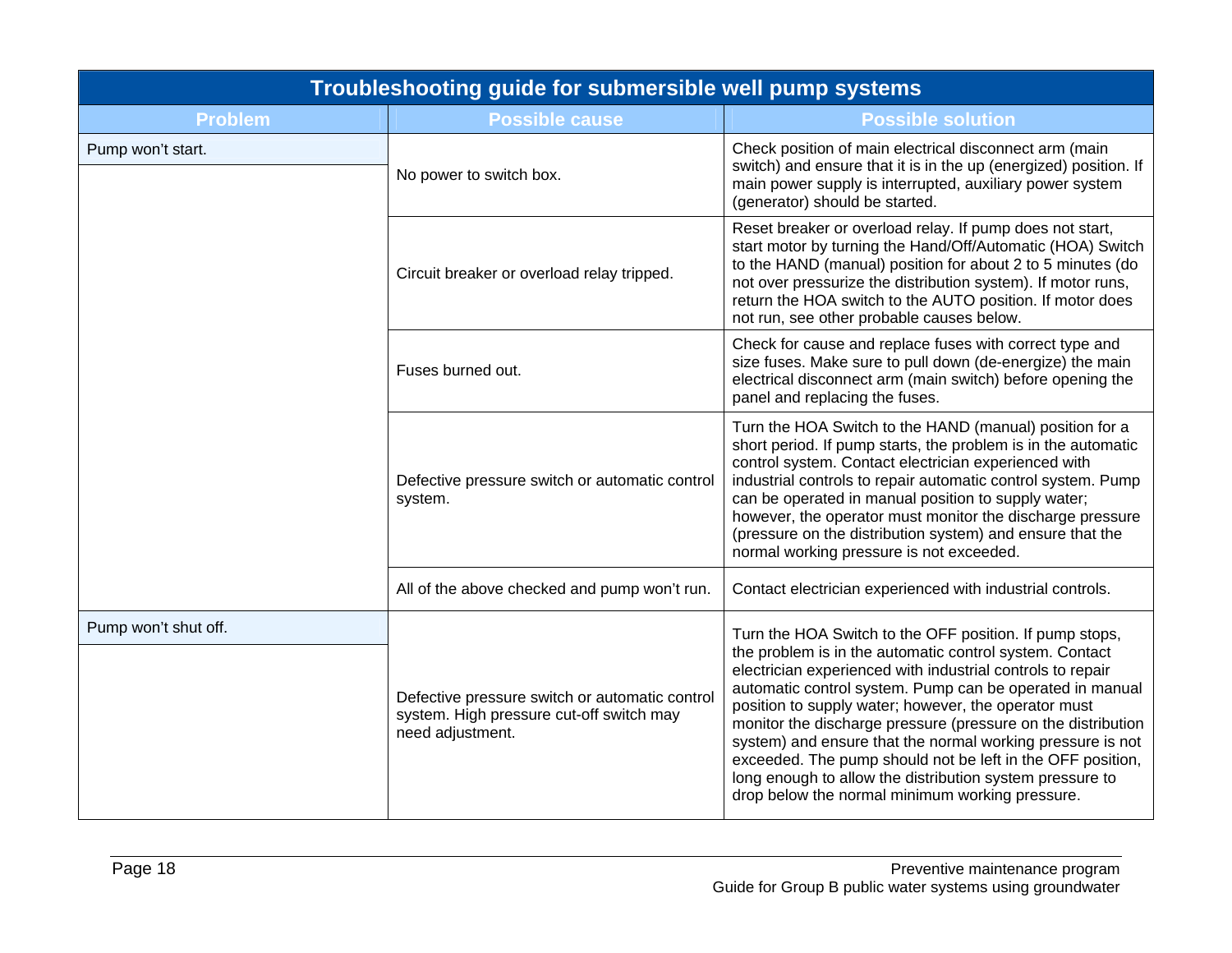| Troubleshooting guide for submersible well pump systems (Cont.)                   |                                                                                                                                |                                                                                                                                                                                                                                                                                                                                                                                                                                                                                                                                                                                                                                                    |
|-----------------------------------------------------------------------------------|--------------------------------------------------------------------------------------------------------------------------------|----------------------------------------------------------------------------------------------------------------------------------------------------------------------------------------------------------------------------------------------------------------------------------------------------------------------------------------------------------------------------------------------------------------------------------------------------------------------------------------------------------------------------------------------------------------------------------------------------------------------------------------------------|
| <b>Problem</b>                                                                    | <b>Possible cause</b>                                                                                                          | <b>Possible solution</b>                                                                                                                                                                                                                                                                                                                                                                                                                                                                                                                                                                                                                           |
| Pump starts too frequently.                                                       | Leaking foot valve or check valve.                                                                                             | During the OFF cycle, listen for water running back into the<br>well and check the water flow meter to see if it is running<br>backward. If there is a swing-type check valve in the<br>discharge pipe in the well station it may be stuck in the<br>open position. With the well pump running (on), try<br>manually lifting and lowering the operating arm on the<br>check valve. With the well pump off, slowly and gently push<br>the operating arm to the closed position. If the problem<br>persists, contact well service company.                                                                                                           |
|                                                                                   | Water logged hydropneumatic tank.                                                                                              | See Simple control systems: Hydropneumatic tanks<br>$(331 - 380)$ .                                                                                                                                                                                                                                                                                                                                                                                                                                                                                                                                                                                |
|                                                                                   | Defective pressure switch or automatic control<br>system. High- or low-pressure cutoff switches<br>may need adjustment.        | Contact electrician experienced with industrial controls.                                                                                                                                                                                                                                                                                                                                                                                                                                                                                                                                                                                          |
| Fuses blow, circuit breaker or overload<br>relays trip when pump is in operation. | Insufficient discharge head causing a high<br>amperage (electrical current) draw.                                              | Check water flow meter to see if the discharge rate is much<br>higher than normal and the discharge pressure gauge to<br>see if the pressure is lower than normal. If so, the water<br>system could be out of water (no pressure) or there could<br>be a very large leak in discharge line or in the distribution<br>system. At the well station, with the pump running, try<br>throttling back on the discharge gate valve until the<br>pressure reached the normal operating pressure. DO NOT<br>close the valve completely or operate the pump for an<br>extended period time against a throttled valve. Immediately<br>notify your supervisor. |
|                                                                                   | Incorrect voltage, excessive heat in control<br>panel, motor overloaded, incorrect fuses,<br>breakers, or overload relays.     | Contact electrician experienced with industrial controls.                                                                                                                                                                                                                                                                                                                                                                                                                                                                                                                                                                                          |
| Pump won't deliver normal amount of<br>water.                                     | Discharge valve partially closed.                                                                                              | Fully open discharge valve and see if pump rate increases.<br>Make sure pump does not break suction.                                                                                                                                                                                                                                                                                                                                                                                                                                                                                                                                               |
|                                                                                   | Pump breaking suction, water level in well<br>near or below pump intake. Air may be<br>present in water drawn from sample tap. | Partially throttle discharge valve. The discharge rate may<br>actually decrease, but the water level in the well should rise<br>and the pump should no longer break suction. Contact well<br>service company.                                                                                                                                                                                                                                                                                                                                                                                                                                      |
|                                                                                   | Pump worn, hydraulic problems, intake<br>plugging.                                                                             | Contact well service company.                                                                                                                                                                                                                                                                                                                                                                                                                                                                                                                                                                                                                      |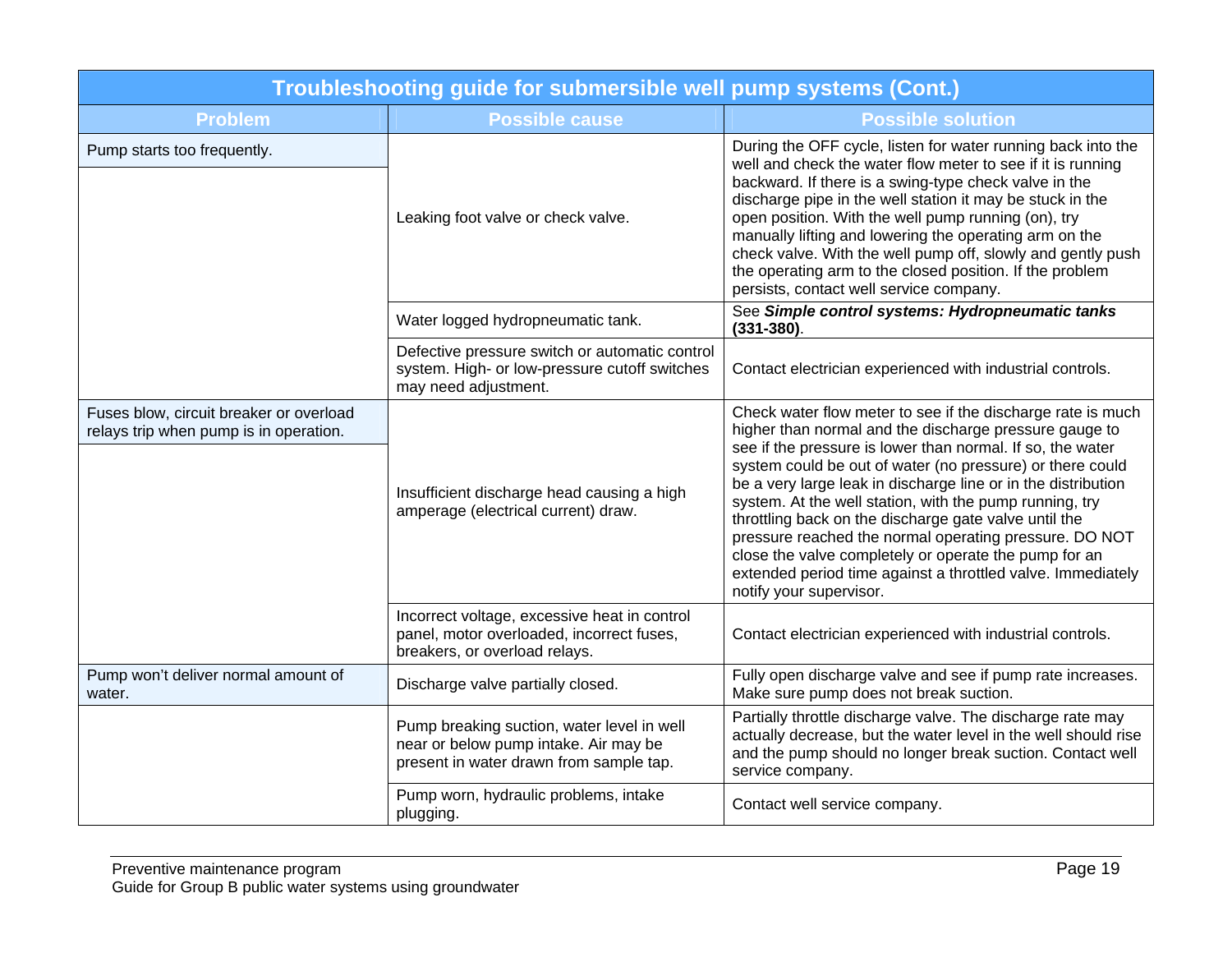| Troubleshooting guide for submersible well pump systems (Cont.)                   |                                                                                                                                                                                                                                                                   |                                                                                                       |
|-----------------------------------------------------------------------------------|-------------------------------------------------------------------------------------------------------------------------------------------------------------------------------------------------------------------------------------------------------------------|-------------------------------------------------------------------------------------------------------|
| <b>Problem</b>                                                                    | <b>Possible cause</b>                                                                                                                                                                                                                                             | <b>Possible solution</b>                                                                              |
| Sand in the water.                                                                | Problems with well screen or gravel envelope.                                                                                                                                                                                                                     | Partially throttle discharge valve until sand reduces or<br>disappears. Contact well service company. |
| Air in the water.                                                                 | If there is a check valve between the well<br>pump and the hydropneumatic tank, and air is<br>present on the well side of the check valve,<br>then the pump may be breaking suction. In<br>this case the water level in well is near or<br>below the pump intake. | Partially throttle discharge valve. Contact well service<br>company.                                  |
|                                                                                   | If there is a check valve between the well<br>pump and the hydropneumatic tank, and air is<br>present only on the hydropneumatic tank side<br>of the check valve and in the distribution<br>system, then air from hydropneumatic tank<br>may be entering water.   | See troubleshooting guide for Hydropneumatic Tanks.                                                   |
| Auxiliary power system (generator) won't<br>activate during loss of power supply. | Automatic transfer switch (ATS) is not<br>functioning.                                                                                                                                                                                                            | Manually start the auxiliary power system.                                                            |
|                                                                                   | No fuel.                                                                                                                                                                                                                                                          | Check fuel and add if necessary.                                                                      |
|                                                                                   | Dead battery.                                                                                                                                                                                                                                                     | Jump-start or charge battery.                                                                         |
|                                                                                   | Mechanical problem with engine/generator.                                                                                                                                                                                                                         | Contact auxiliary power system service company.                                                       |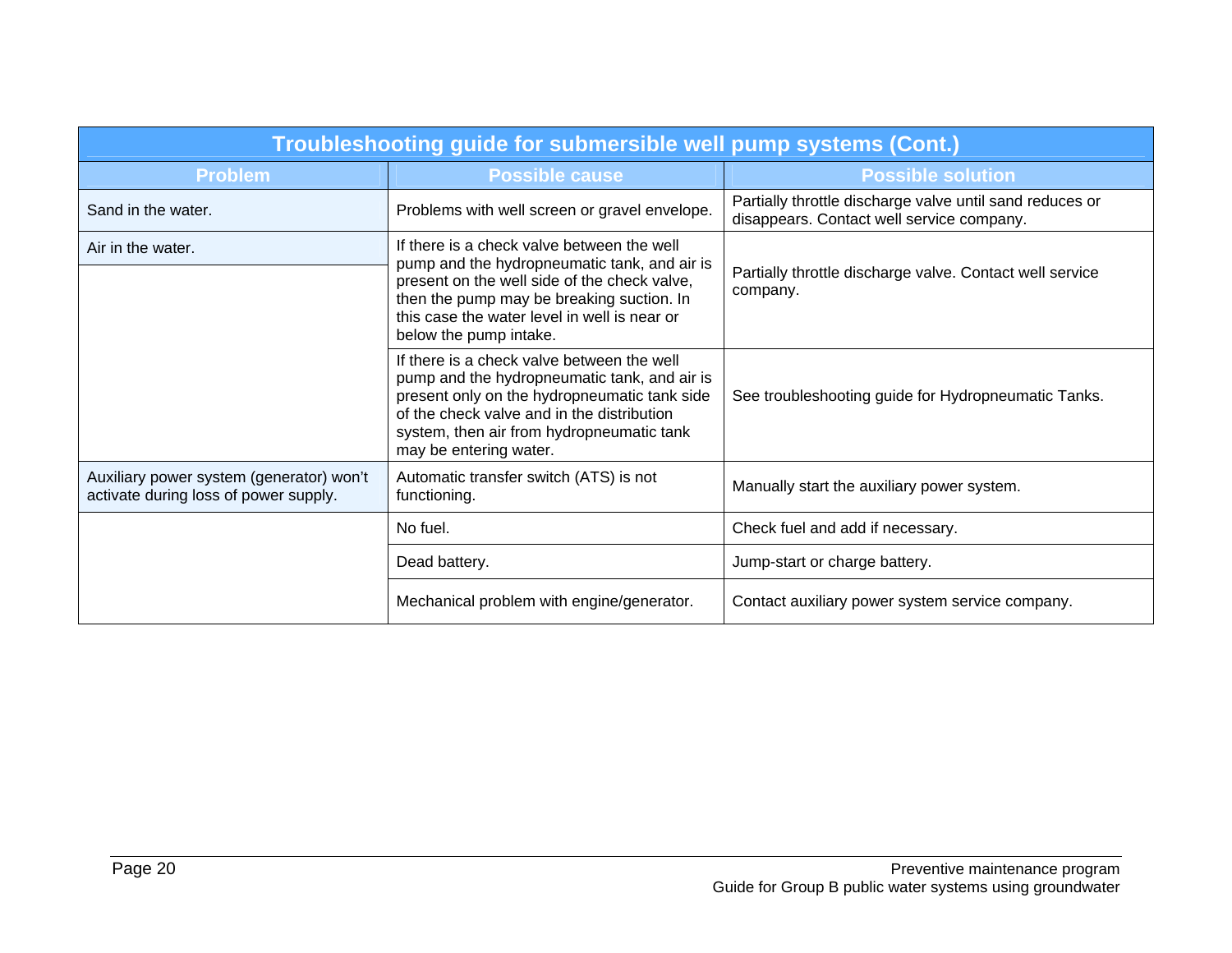| <b>Troubleshooting guide for pressure tanks</b>                      |                                                                                                                         |                                                                                                                                                                                                                                                                                                                                                                                                                                                                                                                                        |
|----------------------------------------------------------------------|-------------------------------------------------------------------------------------------------------------------------|----------------------------------------------------------------------------------------------------------------------------------------------------------------------------------------------------------------------------------------------------------------------------------------------------------------------------------------------------------------------------------------------------------------------------------------------------------------------------------------------------------------------------------------|
| <b>Problem</b>                                                       | <b>Possible cause</b>                                                                                                   | <b>Possible solution</b>                                                                                                                                                                                                                                                                                                                                                                                                                                                                                                               |
| Well pump won't start.                                               | Circuit breaker or overload relay tripped.                                                                              | Reset breaker or manual overload relay.                                                                                                                                                                                                                                                                                                                                                                                                                                                                                                |
|                                                                      | Fuse burned out.                                                                                                        | Check for cause and correct, replace fuse(s).                                                                                                                                                                                                                                                                                                                                                                                                                                                                                          |
|                                                                      | No power to switch box.                                                                                                 | Check incoming power supply. Contact power company.                                                                                                                                                                                                                                                                                                                                                                                                                                                                                    |
|                                                                      | Short, broken, or loose wire.                                                                                           | Check for shorts and correct, tighten terminals, replace<br>broken wires.                                                                                                                                                                                                                                                                                                                                                                                                                                                              |
|                                                                      | Low voltage.                                                                                                            | Check incoming line voltage. Contact power company if<br>low.                                                                                                                                                                                                                                                                                                                                                                                                                                                                          |
|                                                                      | Failed motor.                                                                                                           | Contact electrical contractor.                                                                                                                                                                                                                                                                                                                                                                                                                                                                                                         |
|                                                                      | Defective pressure switch.                                                                                              | Check voltage of incoming electric supply with pressure<br>switch closed. Contact power company if voltage low.<br>Perform maintenance on switch if voltage normal.                                                                                                                                                                                                                                                                                                                                                                    |
| Well pump won't shut off.                                            | Defective pressure switch.                                                                                              | Refer to troubleshooting guide on Pumps and Pumping<br>Facilities. Note: If the water supply pump is running<br>constantly, excessive pressures can develop in the<br>hydropneumatic tank and distribution system. The tank<br>should be equipped with a pressure relief valve that opens<br>at about 100 psi. This may protect the tank from damage<br>but it is possible that the distribution system could be<br>damaged if pressures exceed normal working pressures.<br>Contact electrician experienced with industrial controls. |
|                                                                      | Cut-off pressure setting too high.                                                                                      | Same as above.                                                                                                                                                                                                                                                                                                                                                                                                                                                                                                                         |
|                                                                      | Float switch or pressure transducer not<br>functioning.                                                                 | Same as above.                                                                                                                                                                                                                                                                                                                                                                                                                                                                                                                         |
| Well pump starts and stops too frequently<br>(excessive cycle rate). | Leaking foot valve or check valve.                                                                                      | Contact well specialist.                                                                                                                                                                                                                                                                                                                                                                                                                                                                                                               |
|                                                                      | Defective pressure switch or automatic control<br>system. High- or low-pressure cutoff switches<br>may need adjustment. | Contact well specialist or electrician.                                                                                                                                                                                                                                                                                                                                                                                                                                                                                                |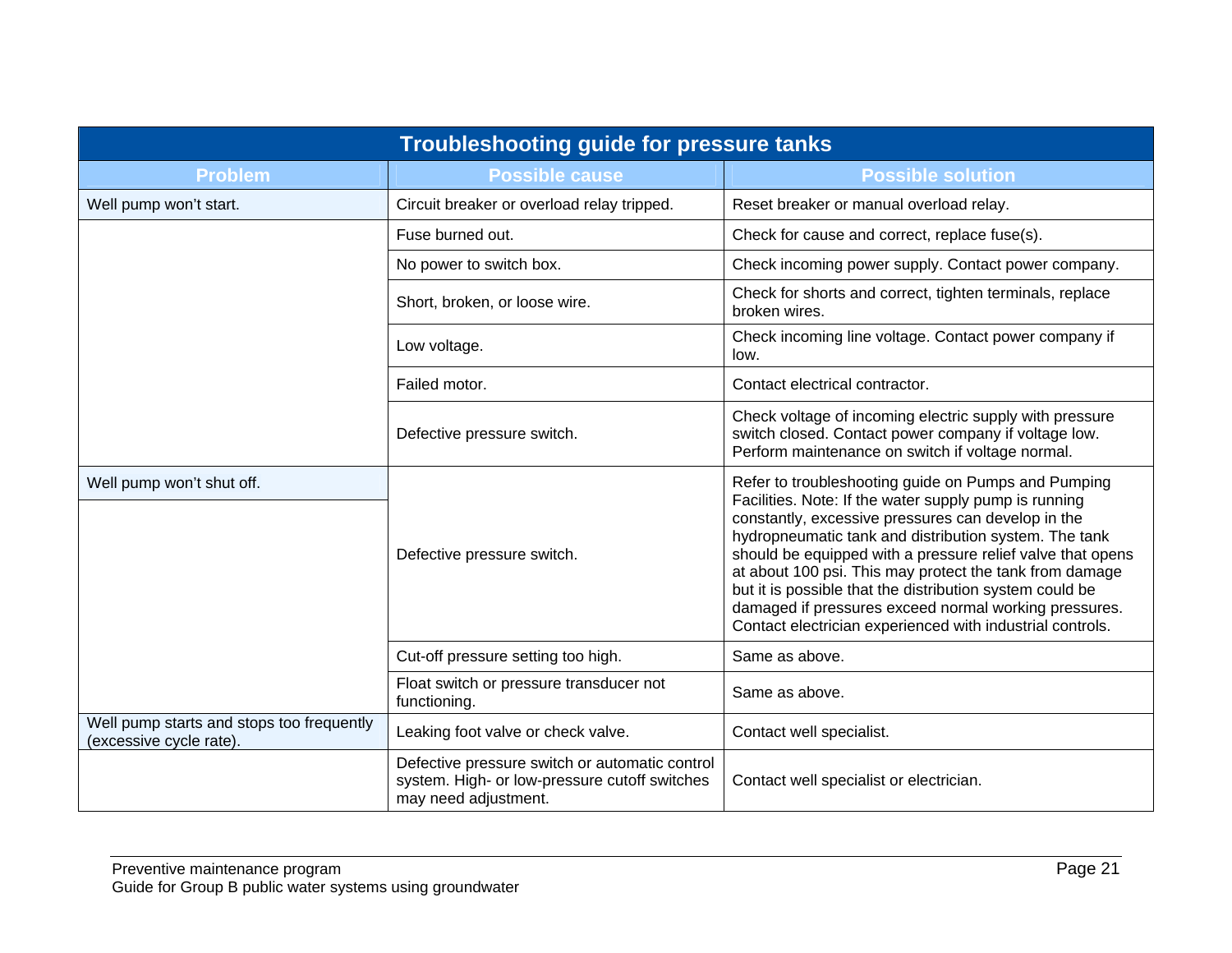| <b>Troubleshooting guide for pressure tanks (Cont.)</b> |                                                                                                                                                                                                                                                                                                                                                              |                                                                                                                                                                                                                                                                                                                                                                                                                                                                                                                                                           |
|---------------------------------------------------------|--------------------------------------------------------------------------------------------------------------------------------------------------------------------------------------------------------------------------------------------------------------------------------------------------------------------------------------------------------------|-----------------------------------------------------------------------------------------------------------------------------------------------------------------------------------------------------------------------------------------------------------------------------------------------------------------------------------------------------------------------------------------------------------------------------------------------------------------------------------------------------------------------------------------------------------|
| <b>Problem</b>                                          | <b>Possible cause</b>                                                                                                                                                                                                                                                                                                                                        | <b>Possible solution</b>                                                                                                                                                                                                                                                                                                                                                                                                                                                                                                                                  |
|                                                         | Excessive water use or major leak in water<br>distribution system.                                                                                                                                                                                                                                                                                           | Locate and repair leak.                                                                                                                                                                                                                                                                                                                                                                                                                                                                                                                                   |
|                                                         | Water-logged hydropneumatic tank.                                                                                                                                                                                                                                                                                                                            | Check air-to-water ratio from sight tube (if provided). If the<br>tube is completely filled with water or if the water level<br>exceeds % of the volume of the tank, then air will have to be<br>introduced into the tank. Check tank and air system for<br>leaks. The optimum air-to-water ratio in the hydropneumatic<br>tank should be $\frac{2}{3}$ water to $\frac{1}{3}$ air. If the problem persists or<br>there is no sight tube, contact water system specialist.                                                                                |
|                                                         | Air-logged hydropneumatic tank.                                                                                                                                                                                                                                                                                                                              | Check air-to-water ratio from sight tube (if provided). If the<br>tube is completely filled with air or if the water level is less<br>than 1/2 the volume of the tank, then air will have to be bled<br>from the tank. The optimum air-to-water ratio should be $\frac{2}{3}$<br>water to $\frac{1}{3}$ air. If the problem persists or there is no sight<br>tube, contact water system specialist.                                                                                                                                                       |
| Sand or sediment in the water.                          | Problems with well screen or gravel envelope.                                                                                                                                                                                                                                                                                                                | Contact well contractor.                                                                                                                                                                                                                                                                                                                                                                                                                                                                                                                                  |
|                                                         | If there is iron or manganese in the well water<br>and it is not removed before the<br>hydropneumatic tank, and the air in the<br>hydropneumatic tank comes into direct<br>contact with the water in the tank, then the<br>iron and manganese could be oxidizing and<br>settling in the tank. Also, sediment could be<br>present in the distribution system. | Check air-to-water ratio from sight tube (if provided). If the<br>tube is completely filled with air or the water level is less<br>than 1/2 the volume of the tank, then air will have to be bled<br>from the tank. The optimum air-to-water ratio should be $\frac{2}{3}$<br>water to $\frac{1}{3}$ air. If the problem persists or there is no sight<br>tube, contact water system specialist. If there is a physical<br>separation between the air and water in the tank, then the<br>separator could have broken. Contact water system<br>specialist. |
| Air in the water.                                       | If there is a check valve between the well<br>pump and the hydropneumatic tank, and air is<br>present on the well side of the check valve,<br>then the pump may be breaking suction. In<br>this case, the water level in well is near or<br>below the pump intake.                                                                                           | Partially throttle discharge valve. Contact well service<br>company.                                                                                                                                                                                                                                                                                                                                                                                                                                                                                      |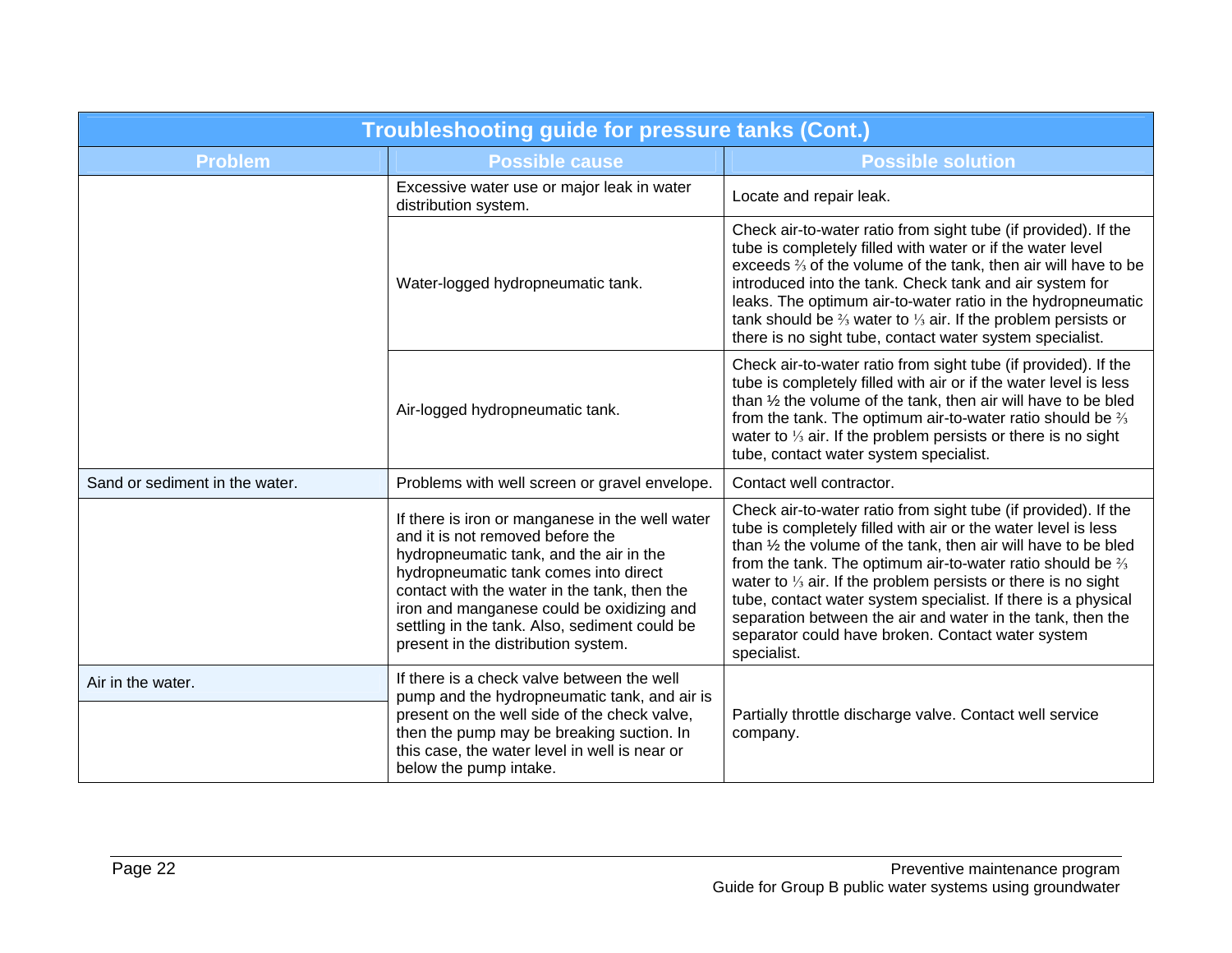| <b>Troubleshooting guide for pressure tanks (Cont.)</b>                                                                                              |                                                                                                                                                                                                                                                                 |                                                                                                                                                                                                                                                                                                                                                                                                                                                                               |
|------------------------------------------------------------------------------------------------------------------------------------------------------|-----------------------------------------------------------------------------------------------------------------------------------------------------------------------------------------------------------------------------------------------------------------|-------------------------------------------------------------------------------------------------------------------------------------------------------------------------------------------------------------------------------------------------------------------------------------------------------------------------------------------------------------------------------------------------------------------------------------------------------------------------------|
| <b>Problem</b>                                                                                                                                       | <b>Possible cause</b>                                                                                                                                                                                                                                           | <b>Possible solution</b>                                                                                                                                                                                                                                                                                                                                                                                                                                                      |
|                                                                                                                                                      | If there is a check valve between the well<br>pump and the hydropneumatic tank, and air is<br>present only on the hydropneumatic tank side<br>of the check valve and in the distribution<br>system, then air from hydropneumatic tank<br>may be entering water. | Improve removal of iron and manganese. If the<br>hydropneumatic tank is equipped with a drain, open the<br>drain valve and discharge the sediment to waste.                                                                                                                                                                                                                                                                                                                   |
| Oil in the water.                                                                                                                                    | Oil leaking from air compressor.                                                                                                                                                                                                                                | Check the oil separator on the discharge side to the air<br>compressor. Notify water system specialist. Consider<br>replacing the unit with a non-oil lubricated type unit.                                                                                                                                                                                                                                                                                                   |
| Dirt and or bacteria in the water.                                                                                                                   | Inadequate disinfection.                                                                                                                                                                                                                                        | Refer to troubleshooting guide on Hypochlorinators.                                                                                                                                                                                                                                                                                                                                                                                                                           |
|                                                                                                                                                      | Intake filters on air compressor broken or<br>dirty.                                                                                                                                                                                                            | Replace filter. Also review troubleshooting guide on<br>Hypochlorinators. Contact water system specialist.                                                                                                                                                                                                                                                                                                                                                                    |
| Excessively high distribution system<br>pressure (greater than 70 psi).                                                                              | Automatic pressure controls need adjustment<br>or cut-out sequence is not functioning.                                                                                                                                                                          | Refer to troubleshooting guide for Pumps and Pumping<br>Facilities.                                                                                                                                                                                                                                                                                                                                                                                                           |
| Excessively low distribution system<br>pressure - normal working pressure below<br>40 psi or occasional pressures below 20<br>psi during peak usage. | Automatic pressure controls need adjustment<br>or cut-in sequence is not functioning.                                                                                                                                                                           | Refer to troubleshooting guide for Pumps and Pumping<br>Facilities.                                                                                                                                                                                                                                                                                                                                                                                                           |
| Corrosion on the outside of the tank.                                                                                                                | Inadequate protective coating (paint).                                                                                                                                                                                                                          | Clean area with a wire brush. Prime and paint the surface.<br>Do not chip rust from the tank unless it is drained and out of<br>service. If chipping is required, contact a tank corrosion<br>specialist. The tank may not be structurally sound and re-<br>pressurizing could cause further damage or personal injury.<br>Note: 50 psi exerts a pressure of 3.5 tons per square foot.<br>Never paint the tank interior without first consulting with our<br>regional office. |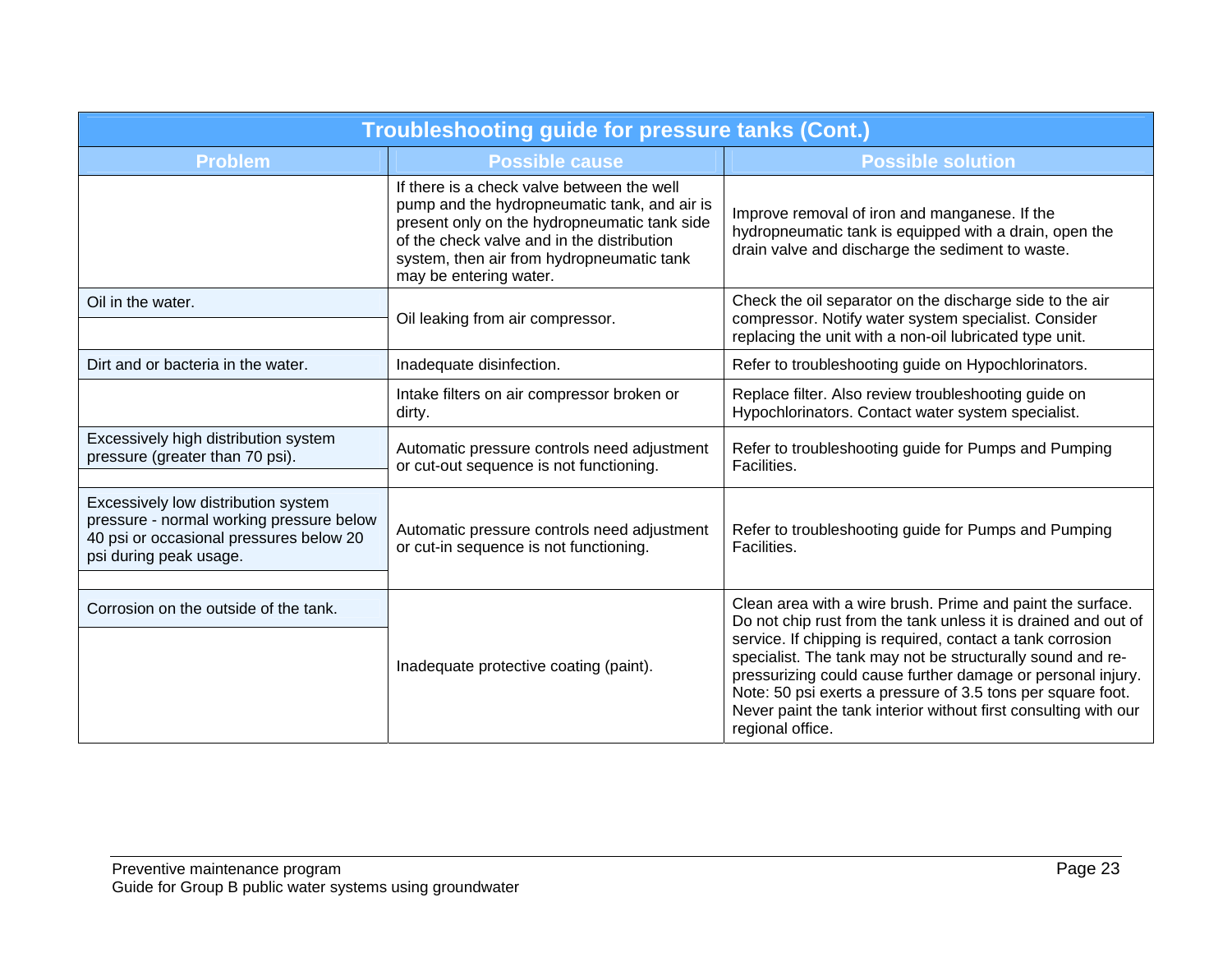| Troubleshooting guide for pressure tanks (Cont.)                                 |                               |                                                                                                                                                                                                                                                                                                             |
|----------------------------------------------------------------------------------|-------------------------------|-------------------------------------------------------------------------------------------------------------------------------------------------------------------------------------------------------------------------------------------------------------------------------------------------------------|
| <b>Problem</b><br><b>Possible solution</b><br><b>Possible cause</b>              |                               |                                                                                                                                                                                                                                                                                                             |
| Tank is unstable and can easily be<br>moved, or tank is supported by the piping. | Tank supports are inadequate. | Provide suitable and permanent supports so the tank can't<br>be moved and the piping is not supporting the weight of the<br>tank. This may require taking the system out of service<br>while these repairs are made. Never try to move a tank that<br>is pressurized. Contact your water system specialist. |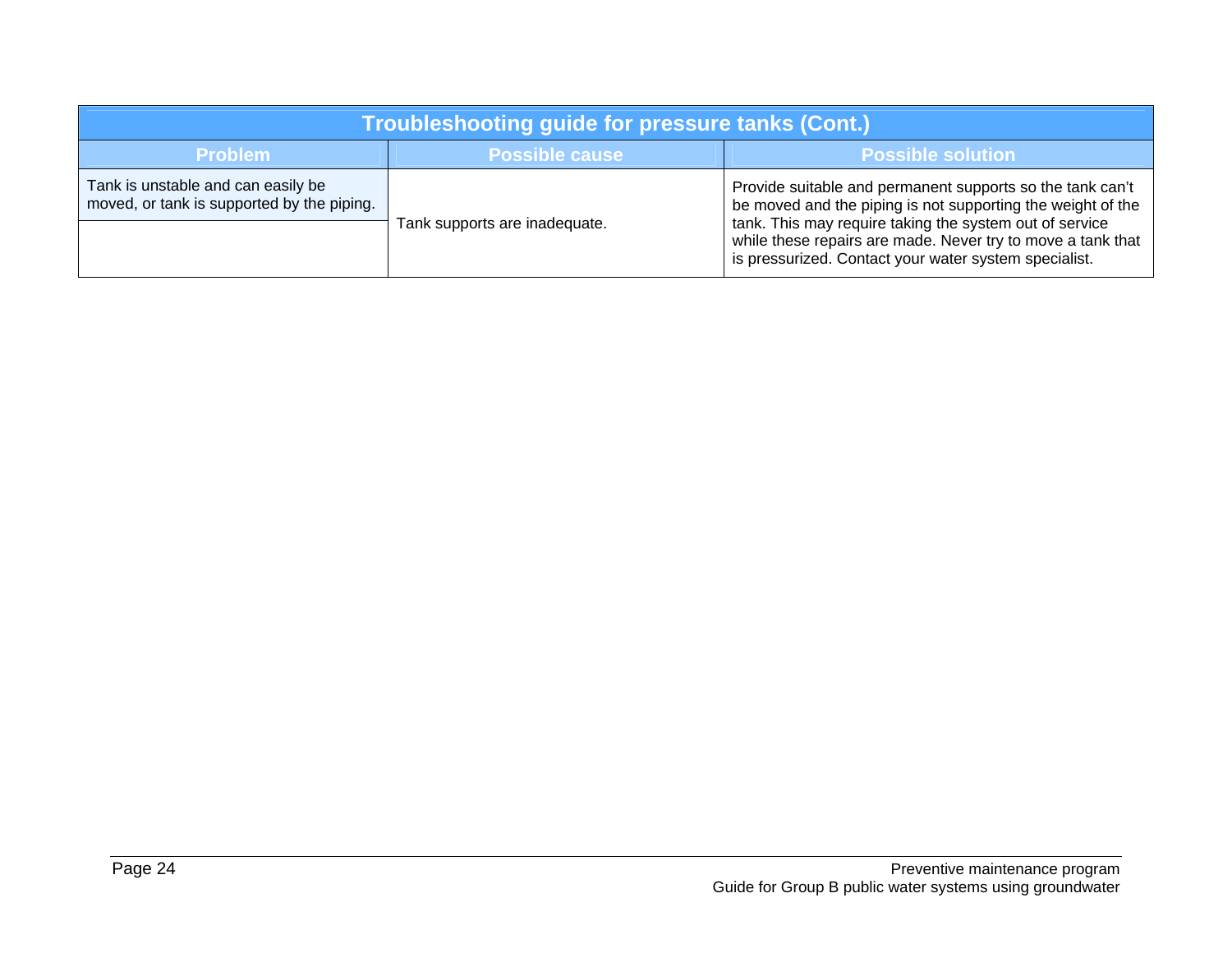| <b>Troubleshooting guide for storage facilities</b> |                                                                                                                                                                                                                                   |                                                                                                                                                                                                                                                                                                             |
|-----------------------------------------------------|-----------------------------------------------------------------------------------------------------------------------------------------------------------------------------------------------------------------------------------|-------------------------------------------------------------------------------------------------------------------------------------------------------------------------------------------------------------------------------------------------------------------------------------------------------------|
| <b>Problem</b>                                      | <b>Possible cause</b>                                                                                                                                                                                                             | <b>Possible solution</b>                                                                                                                                                                                                                                                                                    |
| Loss of disinfectant residual.                      | Long detention time. Increase in temperature.<br>Depletion of disinfectant from exposure to<br>sunlight. Entry of chlorine demanding<br>contaminants.                                                                             | Cover reservoir. Reduce detention time with baffles,<br>recirculation, inlet diffuser, mechanical mixer, pumps.<br>Relocate inlet/outlet in tank. Size facility for more frequent<br>turnover. Check screens on vents. Install bird wires and<br>fences if necessary. Clean and disinfect storage facility. |
| Increase in heterotrophic plate count.              | Loss of chlorine residual or contaminant entry.                                                                                                                                                                                   | Prevent loss of chlorine residual (see above) and<br>rechlorinate storage tank. Check seals on hatches and<br>screens on vents. Install bird wires and fences if necessary.<br>Clean and disinfect storage facility.                                                                                        |
| Coliform bacteria occurrence.                       | Loss of chlorine residual. Contaminant entry.<br>Sediment or biofilm build-up                                                                                                                                                     | Check seals on hatches and screens on vents. Install bird<br>wires and fences if necessary. Clean and disinfect storage<br>facility.                                                                                                                                                                        |
| Disinfection byproducts formation.                  | Long detention time. Increase in pH or<br>chlorine residual. Boosting chlorine. Organic<br>matter contamination or algae growth.                                                                                                  | Reduce detention time with baffles, recirculation, inlet<br>diffuser, mechanical mixer, pumps. Relocate inlet/outlet in<br>tank. Size facility for more frequent turnover. Look at<br>alternative disinfectants.                                                                                            |
| Nitrification                                       | Long detention time.                                                                                                                                                                                                              | Reduce detention time with baffles, recirculation, inlet<br>diffuser, mechanical mixer, pumps. Relocate inlet/outlet in<br>tank. Increase turnover rate or size facility for more frequent<br>turnover.                                                                                                     |
| Sediment build-up                                   | Excess suspended materials, lime, iron or<br>manganese in source water. Minimal<br>velocities allowing depositions. Contaminant<br>entry.                                                                                         | Improve influent water quality. Reduce detention time with<br>baffles, recirculation, inlet diffuser, mechanical mixer,<br>pumps. Avoid scouring. Inspect and clean tank more<br>frequently.                                                                                                                |
| Floating material or surface film.                  | Build-up of iron or manganese sediments.<br>Growth of iron or manganese forming<br>bacteria.                                                                                                                                      | Improve influent water quality. Avoid scouring. Inspect and<br>clean tank more frequently.                                                                                                                                                                                                                  |
| Taste and odor complaints.                          | Long detention time. Growth of algae or other<br>organisms. Contaminant entry. Leaching from<br>internal coatings or new concrete tank.<br>Source water potential for taste and odor such<br>as high levels of hydrogen sulfides. | Cover open reservoirs. Check seals on hatches and<br>screens on vents. Install bird wires and fences if necessary.<br>Improve influent water quality. Chlorinate. Flush distribution<br>system. Clean and disinfect storage tank.                                                                           |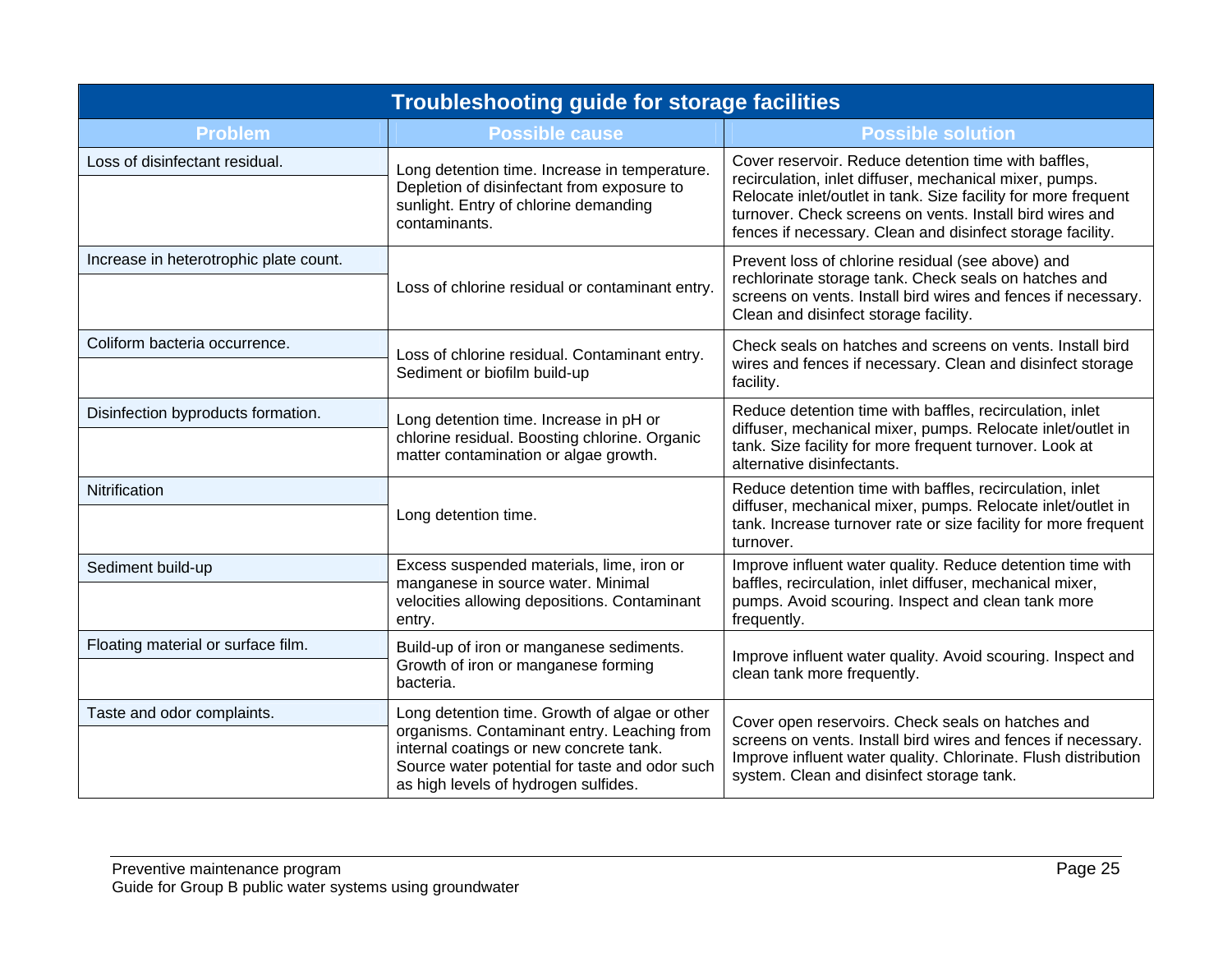| Troubleshooting guide for storage facilities (Cont.) |                                                                                                                                                                                               |                                                                                                                                                                                    |
|------------------------------------------------------|-----------------------------------------------------------------------------------------------------------------------------------------------------------------------------------------------|------------------------------------------------------------------------------------------------------------------------------------------------------------------------------------|
| <b>Problem</b>                                       | <b>Possible cause</b>                                                                                                                                                                         | <b>Possible solution</b>                                                                                                                                                           |
| Growth of algae or other biological<br>organisms.    | Exposure to sunlight. Loss of chlorine<br>residual. Long detention time. Sediment or                                                                                                          | Cover open reservoirs. Check seals on hatches and<br>screens on vents. Install bird wires and fences if necessary.<br>Improve influent water quality. Flush distribution system.   |
|                                                      | biofilm build-up.                                                                                                                                                                             | Clean and disinfect storage tank.                                                                                                                                                  |
| Contaminant entry.                                   | Uncovered reservoirs or improper design of<br>floating cover. Damaged or missing screens<br>on vents and entry of bats, birds, rodents, or<br>insects. Cross connection at drain or overflow. | Cover open reservoirs. Check seals on hatches and<br>screens on vents. Install bird wires and fences if necessary.<br>Flush distribution system. Clean and disinfect storage tank. |
| Increase in pH.                                      | Long detention time in concrete storage.                                                                                                                                                      | Provide coating on concrete walls. Increase turnover rate.<br>Fluctuate water levels more frequently.                                                                              |
| Biodegradation of internal coatings.                 | Loss of chlorine residual allowing biological<br>growth. Selection of wrong internal coating.                                                                                                 | Prevent loss of chlorine residual. Chlorinate. Clean and<br>disinfect storage tank.                                                                                                |
| Biofilm growth.                                      | Loss of chlorine residual. Nutrients from<br>coatings or contaminants. Corrosion of<br>surface promoting biological and algae<br>growth. Bacterial seeding.                                   | Prevent loss of chlorine residual. Chlorinate. Clean and<br>disinfect storage tank. Flush distribution system.                                                                     |
| Color.                                               | Decaying vegetative material. Algae growth in<br>uncovered reservoirs. Sediment scouring. Iron<br>or manganese.                                                                               | Improve source water quality. Install treatment for iron and<br>manganese. Increase cleaning frequency.                                                                            |
| Red water.                                           | Metals uptake from metal surfaces from lack<br>of or improper cathodic protection. Iron or<br>manganese.                                                                                      | Provide proper corrosion treatment. Install or calibrate<br>cathodic protection. Use sequestering agent. Apply<br>coatings properly.                                               |
| Build-up of iron and manganese.                      | Iron and manganese in source water and long<br>detention times. Oxidation and settling of iron<br>or manganese. Improper sequestering agent<br>dose.                                          | Improve source water quality. Install or optimize<br>sequestering system. Increase cleaning frequency.                                                                             |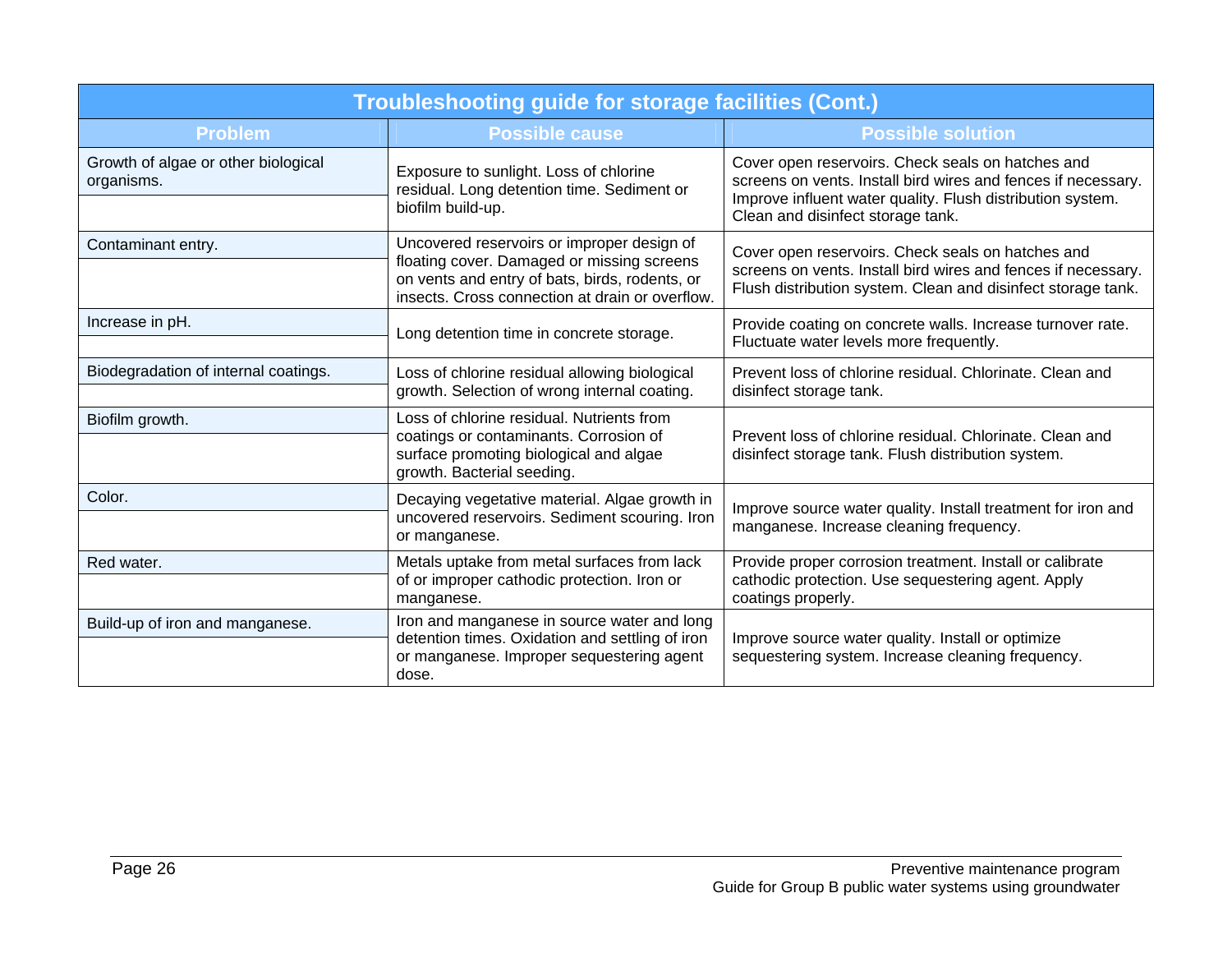| Troubleshooting guide for hypochlorination problems       |                                                                  |                                                                                                                                                                                                                                                                         |
|-----------------------------------------------------------|------------------------------------------------------------------|-------------------------------------------------------------------------------------------------------------------------------------------------------------------------------------------------------------------------------------------------------------------------|
| <b>Problem</b>                                            | <b>Possible cause</b>                                            | <b>Possible solution</b>                                                                                                                                                                                                                                                |
| Chemical feed pump won't run.                             | No power.                                                        | Check to see if plug is securely in place. Ensure that there<br>is power to the outlet and control systems.                                                                                                                                                             |
|                                                           | Electrical problem with signal from well pump<br>or flow sensor. | Check pump motor starter. Bypass flow sensor to<br>determine if pump will operate manually. If you have a liquid<br>level control, check the low-level cut-off switch. Repair or<br>replace if necessary.                                                               |
|                                                           | Motor failure.                                                   | If the motor is cool and the power is on, the motor may<br>have to be repaired or replaced. Check manufacturer's<br>information.                                                                                                                                        |
|                                                           | Motor overheating.                                               | The motor is over-heated. The overload protection in the<br>motor has opened. The motor will start again when it cools.<br>Make sure that you have a proper voltage supply. Try to<br>turn the motor shaft. If it does not turn, check for a binding<br>pump mechanism. |
| Motor runs but diaphragm doesn't move.                    | The stroke adjustment may be set at zero.                        | Reset stroke adjustment control knob.                                                                                                                                                                                                                                   |
|                                                           | The gear train may be stripped.                                  | Replace any defective parts.                                                                                                                                                                                                                                            |
| Motor runs, diaphragm moves but no<br>solution is pumped. | Solution tank may be empty.                                      | Check the solution level in the tank. If it is too low refill the<br>tank.                                                                                                                                                                                              |
|                                                           | The pump may not be primed.                                      | If not, prime it.                                                                                                                                                                                                                                                       |
|                                                           | Suction line may have an air lock.                               | Check the suction line for air locks. If there is an air lock,<br>remove the anti-siphon spring from the discharge valve until<br>the air lock is removed.                                                                                                              |
|                                                           | The fittings may be loose.                                       | Remove the fittings, clean off the old tape, put on new<br>teflon tape, and replace FINGER tight.                                                                                                                                                                       |
|                                                           | Leaks from the pump housing.                                     | If there is solution dripping from the pump housing just<br>behind the pump head, replace the diaphragm.                                                                                                                                                                |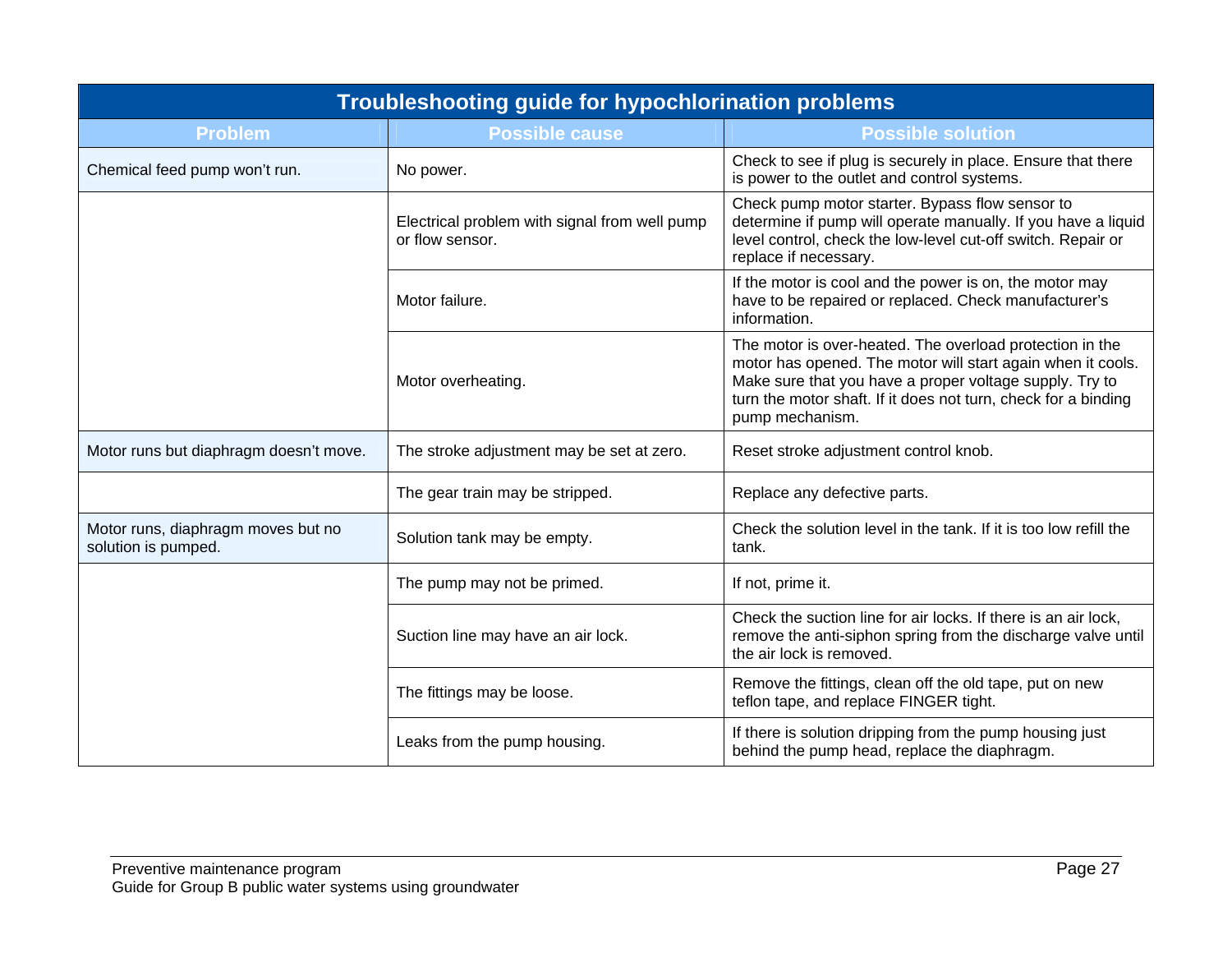| Troubleshooting guide for hypochlorination problems (Cont.) |                                                                                        |                                                                                                                                                                                                         |  |
|-------------------------------------------------------------|----------------------------------------------------------------------------------------|---------------------------------------------------------------------------------------------------------------------------------------------------------------------------------------------------------|--|
| <b>Problem</b>                                              | <b>Possible cause</b>                                                                  | <b>Possible solution</b>                                                                                                                                                                                |  |
| Motor runs, diaphragm moves but no<br>solution is pumped.   | Valves and O-rings may be dirty.                                                       | Check the valves. Clean them if they are dirty. Replace the<br>O-rings if they are damaged. Make sure they are well-<br>seated.                                                                         |  |
|                                                             | Discharge line is blocked.                                                             | Check the discharge line for kinks or blockages.                                                                                                                                                        |  |
| Abnormal noise.                                             | The chlorinator is probably mechanically<br>damaged.                                   | Check with your service representative. Switch operation to<br>back up chlorinator.                                                                                                                     |  |
| Motor starts and stops.                                     | The motor may be overheating.                                                          | If it is, a thermal protection switch may be causing the start-<br>stop action. Check with the service representative.                                                                                  |  |
| Low chlorine residual at point of entry.                    | Improper procedure for running chlorine<br>residual test or expired chemical reagents. | Check expiration date on chemical reagents. Check test<br>procedure as described in test kit manual. Speed or stroke<br>setting too low.                                                                |  |
|                                                             | Pump not feeding an adequate quantity of<br>chlorine.                                  | Damaged diaphragm or suction leak.                                                                                                                                                                      |  |
|                                                             | Change in raw water quality.                                                           | Test raw water for constituents that may cause increased<br>chlorine demand, such as iron and manganese.                                                                                                |  |
|                                                             | Pump air bound.                                                                        | Check foot valve.                                                                                                                                                                                       |  |
|                                                             | Chlorine supply tank empty.                                                            | Fill supply tank.                                                                                                                                                                                       |  |
|                                                             | Reduced effectiveness of chlorine solution.                                            | Check date that chlorine was received. Sodium hypochlorite<br>solution may lose effectiveness after 30 days. If that is the<br>case, the feed rate must be increased to obtain the desired<br>residual. |  |
|                                                             | Damaged suction or discharge lines (cracks<br>or crimps).                              | Clean or repair lines with problems.                                                                                                                                                                    |  |
|                                                             | Connection at point of injection clogged or<br>leaking.                                | Flush line and connection with mild acid such as acetic or<br>muriatic. Replace any damaged parts that may be leaking.                                                                                  |  |
| Discharge line is blocked.                                  | Speed and stroke setting inadequate.                                                   | Check manufacturer's recommendations for proper settings<br>to prime pump.                                                                                                                              |  |
|                                                             | Suction lift too high due to feed pump<br>relocation.                                  | Check maximum suction lift for pump and relocate as<br>necessary.                                                                                                                                       |  |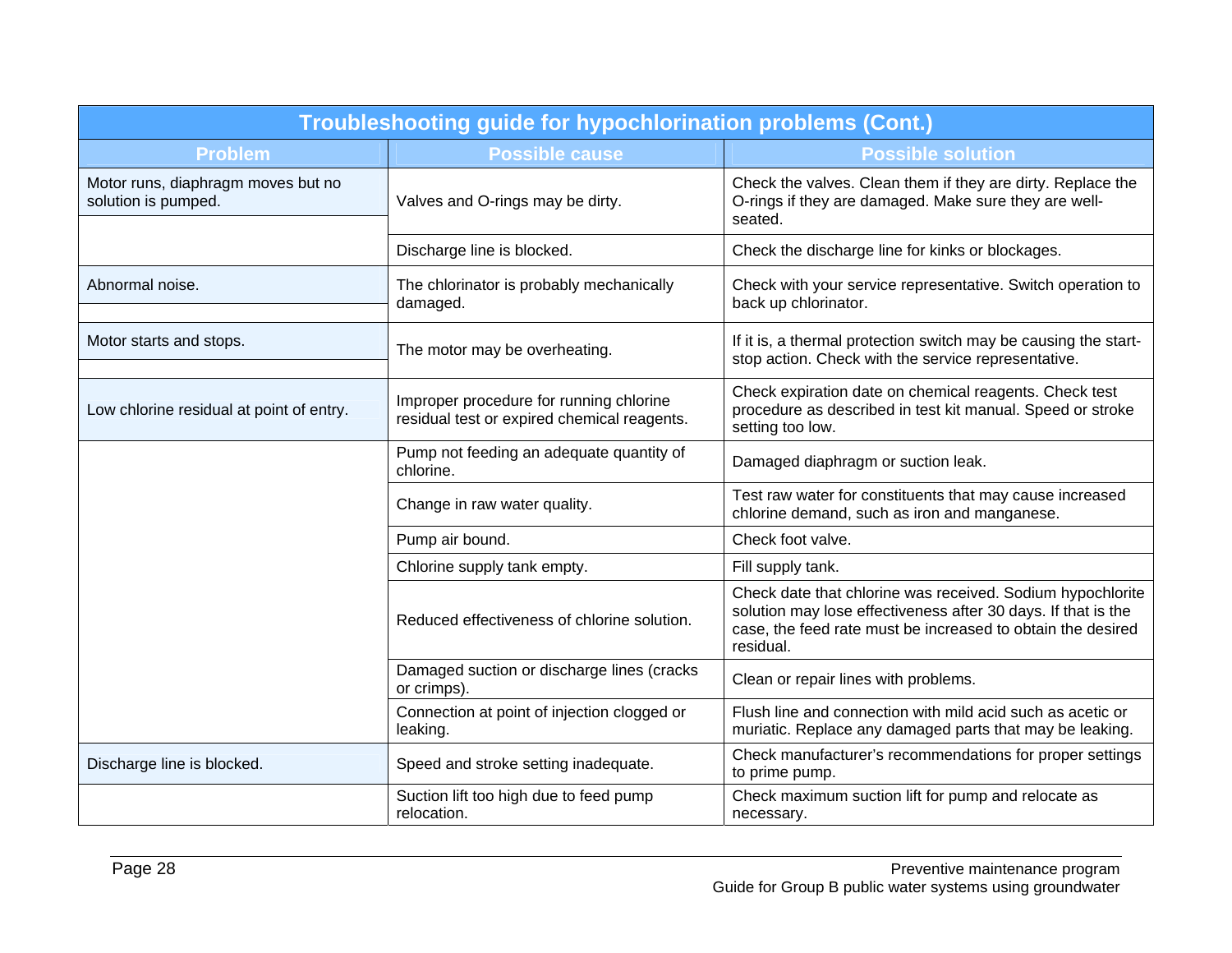| <b>Troubleshooting guide for hypochlorination problems (Cont.)</b> |                                                                                            |                                                                                                                                               |  |
|--------------------------------------------------------------------|--------------------------------------------------------------------------------------------|-----------------------------------------------------------------------------------------------------------------------------------------------|--|
| <b>Problem</b>                                                     | <b>Possible cause</b>                                                                      | <b>Possible solution</b>                                                                                                                      |  |
|                                                                    | Discharge pressure too high.                                                               | Check wellpump discharge pressure. Check pressure rating<br>on chemical feed pump.                                                            |  |
|                                                                    | Suction fitting clogged.                                                                   | Clean or replace screen.                                                                                                                      |  |
|                                                                    | Trapped air in suction line.                                                               | Ensure all fittings are tight.                                                                                                                |  |
|                                                                    | Suction line not submerged in solution.                                                    | Add chlorine solution to supply tank.                                                                                                         |  |
| Loss of prime.                                                     | Solution tank empty.                                                                       | Fill tank.                                                                                                                                    |  |
|                                                                    | Air leaks in suction fittings.                                                             | Check for cracked fittings.                                                                                                                   |  |
|                                                                    | Foot valve not in vertical position.                                                       | Adjust foot valve to proper position.                                                                                                         |  |
|                                                                    | Air trapped in suction tubing.                                                             | Check connections and fittings.                                                                                                               |  |
| Excessive chlorine residual at point of<br>entry (POE).            | Pump speed or stroke setting too high.                                                     | Verify dose rate and calibrate pump to get desired dose.                                                                                      |  |
|                                                                    | Siphoning from solution tank.                                                              | Ensure the 4-in-1 anti-siphon valve on chemical feed pump<br>is operating properly.                                                           |  |
|                                                                    | Low well pump discharge pressure.                                                          | Ensure well pump discharge pressure is at least 25 psi.                                                                                       |  |
| Failure to pump against pressure.                                  | Worn seal rings.                                                                           | Worn seal rings and cartridge valves may need to be<br>replaced. Use spare parts kit.                                                         |  |
|                                                                    | Pumps maximum pressure rating to pump<br>against may be exceeded by injection<br>pressure. | Injection pressure cannot exceed the pump's maximum<br>pressure. See information plate on pump.                                               |  |
|                                                                    | Ruptured diaphragm.                                                                        | Replace pump diaphragm.                                                                                                                       |  |
|                                                                    | Incorrect stroke length setting.                                                           | Check zero on pump and re-zero pump. See<br>manufacturer's instructions.                                                                      |  |
|                                                                    | Tubing run on discharge is too long.                                                       | Longer tubing runs may create friction loss sufficient to<br>reduce the pump's pressure rating. Consult manufacturer<br>for more information. |  |
|                                                                    | Clogged foot valve strainer.                                                               | Remove foot valve strainer when pumping slurries or when<br>solution particles cause the strainer to clog.                                    |  |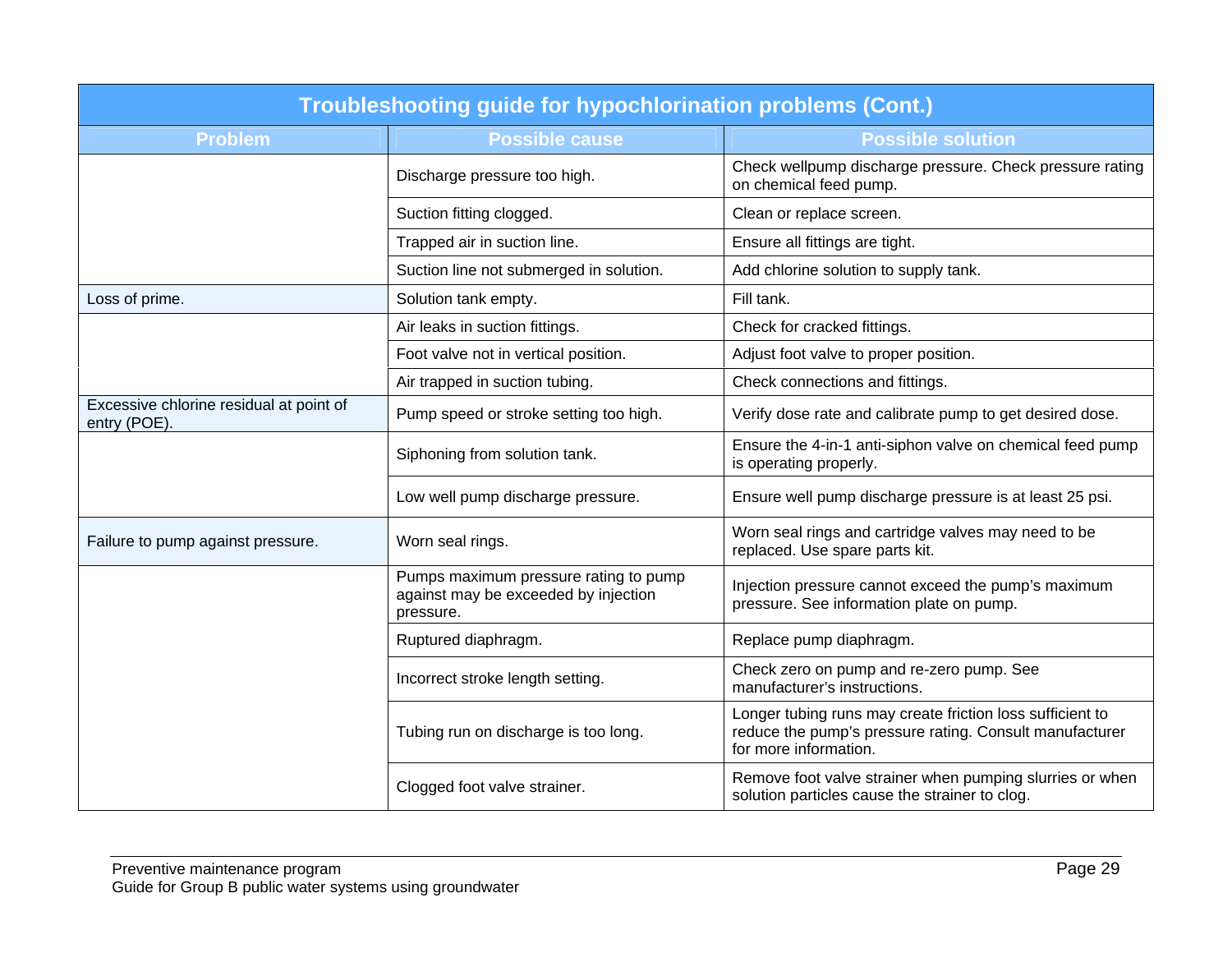| <b>Troubleshooting guide for distribution systems</b> |                                                                                                                  |                                                                                                                                                                                                                                                                                   |  |
|-------------------------------------------------------|------------------------------------------------------------------------------------------------------------------|-----------------------------------------------------------------------------------------------------------------------------------------------------------------------------------------------------------------------------------------------------------------------------------|--|
| <b>Problem</b>                                        | <b>Possible cause</b>                                                                                            | <b>Possible solution</b>                                                                                                                                                                                                                                                          |  |
| Dirty water complaints.                               | Localized accumulations of debris,<br>solids/particulates in distribution mains.                                 | Collect and preserve samples for analysis if needed. Isolate<br>affected part of main and flush.                                                                                                                                                                                  |  |
|                                                       | Cross connection between water system and<br>another system carrying non-potable water.                          | Collect and preserve samples for analysis if needed.<br>Conduct survey of system for cross connections. Contact<br>our regional office.                                                                                                                                           |  |
| Red water complaints.                                 | Iron content of water from source is high. Iron<br>precipitates in mains and accumulates.                        | Collect and test water samples from water source and<br>location of complaints for iron. If high at both sites, contact<br>our regional office, your technical assistance provider,<br>consulting engineer or water conditioning company for help<br>with iron removal treatment. |  |
|                                                       | Cast iron, ductile iron, or steel mains are<br>corroding causing rust in the water.                              | Collect and analyze samples for iron and corrosion<br>parameters. Contact our regional office, your technical<br>assistance provider, consulting engineer or water<br>conditioning company for help with corrosion control<br>treatment.                                          |  |
| No or low water pressure.                             | Source of supply, storage or pumping station<br>interrupted.                                                     | Check source, storage and pumping stations. Correct or<br>repair as needed.                                                                                                                                                                                                       |  |
|                                                       | System cannot supply demands.                                                                                    | Check to see if demands are unusually high. If so, try to<br>reduce demand. Contact our regional office, your technical<br>assistance provider or consulting engineer.                                                                                                            |  |
|                                                       | Service line, meter or connections shutoff or<br>clogged with debris.                                            | Investigate and open or unclog service.                                                                                                                                                                                                                                           |  |
|                                                       | Broken or leaking distribution pipes.                                                                            | Locate and repair break or leak.                                                                                                                                                                                                                                                  |  |
|                                                       | Valve in system closed or broken.                                                                                | Check and open closed isolation and pressure-reducing<br>valves. Repair or contact contractor if valves are broken.                                                                                                                                                               |  |
| Excessive water usage.                                | More connections have been added to the                                                                          | Compare increase in usage over time with new connections<br>added over same period. If correlation evident, take action                                                                                                                                                           |  |
|                                                       | system.                                                                                                          | to curtail demand or increase capacity if needed. Contact<br>our regional office, your, technical assistance provider or<br>consulting engineer.                                                                                                                                  |  |
|                                                       | Excessive leakage (>15% of production) is<br>occurring, meters are not installed or not<br>registering properly. | Conduct a water audit to determine the cause. If leakage is<br>the cause, contact our regional office, your consulting<br>engineer or leak detection contractor.                                                                                                                  |  |
|                                                       | Illegal connections have been made.                                                                              | Conduct survey to identify connections.                                                                                                                                                                                                                                           |  |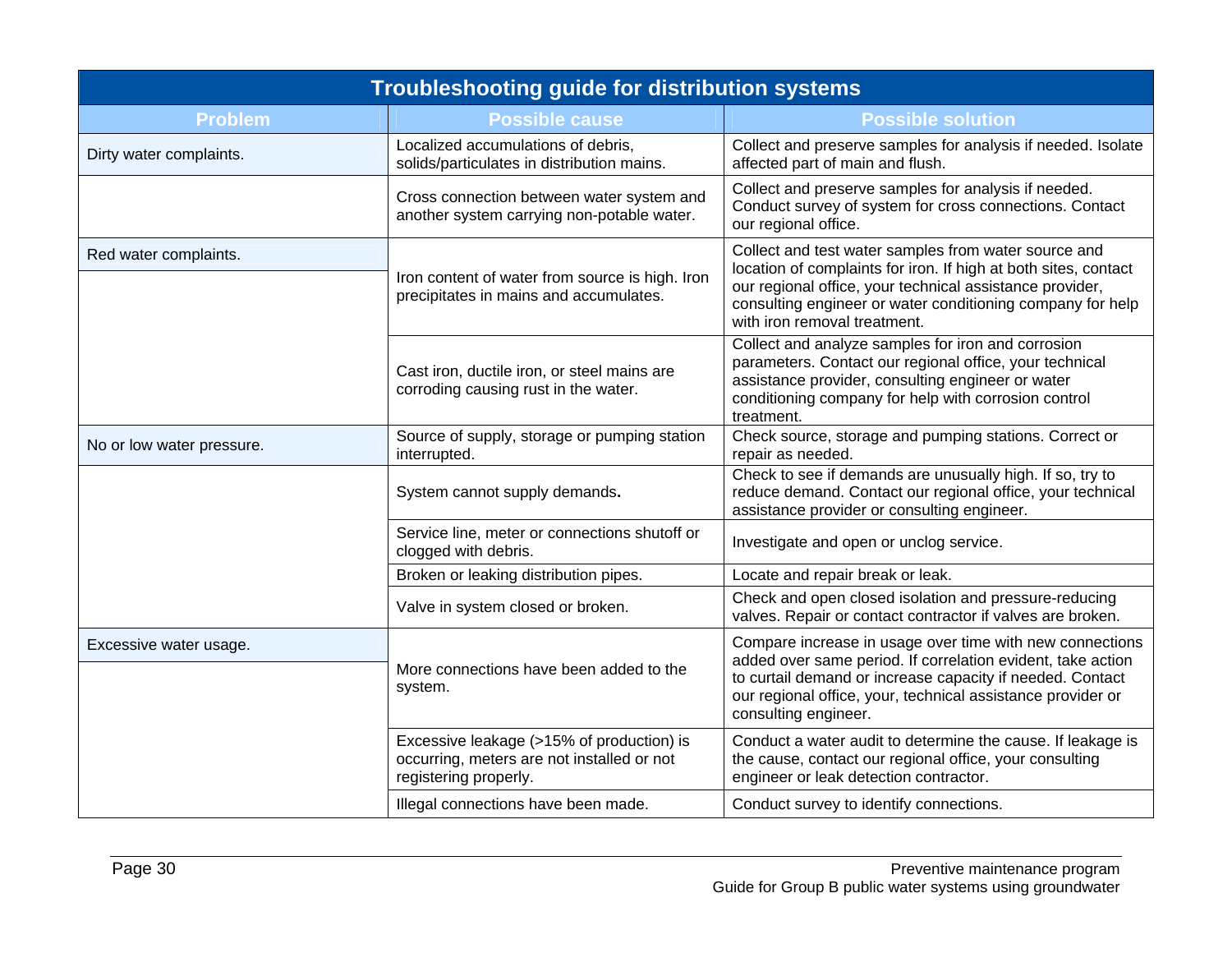| <b>Troubleshooting guide for cross connections</b>          |                                                                                                                  |                                                                                          |  |
|-------------------------------------------------------------|------------------------------------------------------------------------------------------------------------------|------------------------------------------------------------------------------------------|--|
| <b>Problem</b>                                              | <b>Possible cause</b>                                                                                            | <b>Possible solution</b>                                                                 |  |
| Sudsy or soapy water.                                       | Hose connected to an unprotected hose bib<br>with the other end in a bucket or sink of soapy<br>water.           | Equip all hose bibs with an Atmospheric Vacuum Breaker.                                  |  |
| Positive coliform.                                          | Hose connected to an unprotected hose bib<br>with the other end lying on the floor of the                        |                                                                                          |  |
|                                                             | pump house, on the ground in the car wash<br>area, in the wading or swimming pool or other<br>nonpotable liquid. | Equip all hose bibs with an Atmospheric Vacuum Breaker.                                  |  |
|                                                             | Unprotected potable water line feeding a lawn<br>irrigation system.                                              | Install a backflow preventer on the potable water line<br>feeding the irrigation system. |  |
|                                                             | Submerged inlet, e.g. faucet submerged.                                                                          | Relocate faucet above flood level.                                                       |  |
| Color in the water (unusual colors such as<br>bright blue). | Backflow from toilet.                                                                                            | Get help. Bring in someone who understands cross<br>connections to evaluate your system. |  |
| Organic odors.                                              | Handheld pesticide/herbicide applicator<br>attached to unprotected hose.                                         | Don't use these devices.                                                                 |  |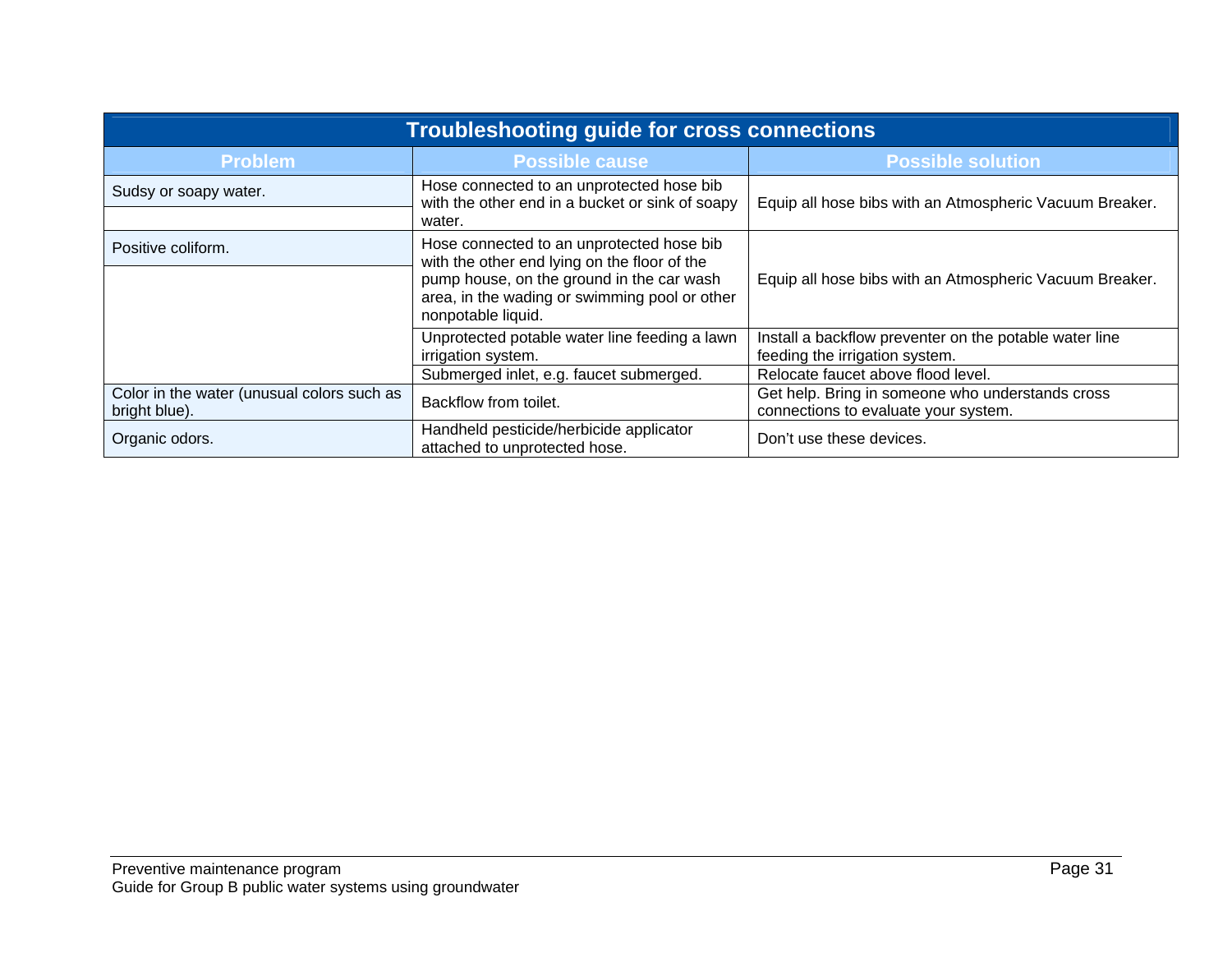| Troubleshooting guide for sampling and monitoring                                                                                   |                                                                 |                                                                                                                                                                                                                                                                                         |  |
|-------------------------------------------------------------------------------------------------------------------------------------|-----------------------------------------------------------------|-----------------------------------------------------------------------------------------------------------------------------------------------------------------------------------------------------------------------------------------------------------------------------------------|--|
| <b>Problem</b>                                                                                                                      | <b>Possible cause</b>                                           | <b>Possible solution</b>                                                                                                                                                                                                                                                                |  |
| Positive total coliform.                                                                                                            | Improper sampling technique.                                    | Check distribution system for low-pressure conditions,<br>possibly due to line breaks or excessive flows that may<br>result in a backflow problem.                                                                                                                                      |  |
|                                                                                                                                     | Contamination entering distribution system.                     | Ensure all staff are properly trained in sampling and<br>transport procedures as described by lab procedures.                                                                                                                                                                           |  |
|                                                                                                                                     | Inadequate chlorine residual at the sampling<br>site.           | Check the operation of the chlorination system. Refer to<br>issues described in the chapter on pumps and<br>hypochlorination systems. Ensure that residual test is<br>performed properly.                                                                                               |  |
|                                                                                                                                     | Growth of biofilm in the distribution system.                   | Thoroughly flush affected areas of the distribution system.<br>Superchlorination may be necessary in severe cases.                                                                                                                                                                      |  |
| Chlorine taste and odor.                                                                                                            | High total chlorine residual and low free<br>chlorine residual. | The free chlorine residual should be at least 85% of the<br>total chlorine residual. Increase the chlorine dose rate to get<br>past the breakpoint to destroy some of the combined<br>residual that causes taste and odor problems. Additional<br>system flushing may also be required. |  |
| Inability to maintain adequate free chlorine<br>residual at the furthest points of the<br>distribution system or at dead end lines. | Inadequate chlorine dose at treatment plant.                    | Increase chlorine feed rate at point of application.                                                                                                                                                                                                                                    |  |
|                                                                                                                                     | Problems with chlorine feed equipment.                          | Check operation of chlorination equipment.                                                                                                                                                                                                                                              |  |
|                                                                                                                                     | Ineffective distribution system flushing<br>program.            | Review distribution system flushing program and implement<br>improvements to address areas of inadequate free chlorine<br>residual.                                                                                                                                                     |  |
|                                                                                                                                     | Growth of biofilm in the distribution system.                   | Increase flushing in area of biofilm problem.                                                                                                                                                                                                                                           |  |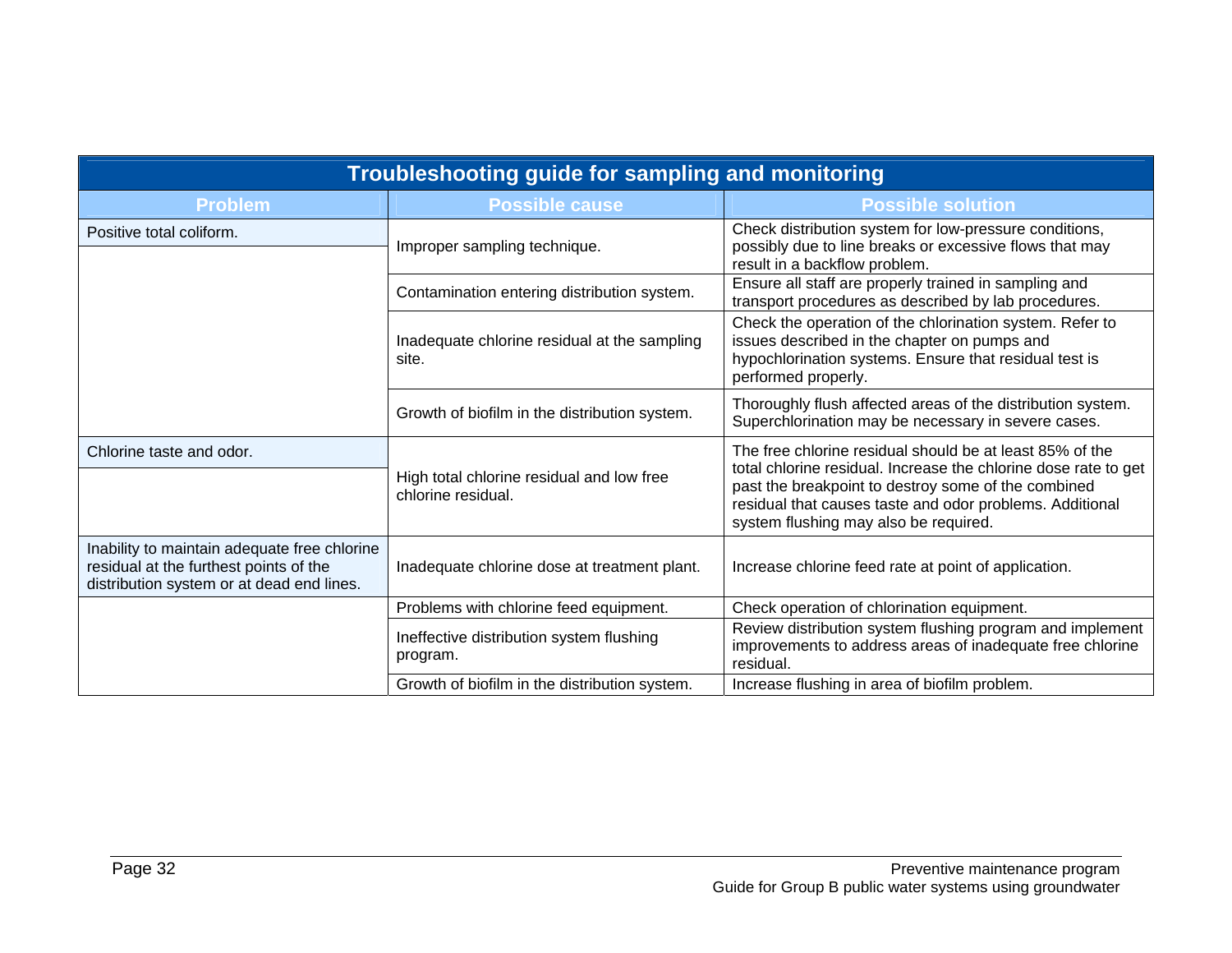## **Template: Create your own preventive maintenance program**

## **Table of responsibilities**

| Daily responsibilities |  |                   |                         |
|------------------------|--|-------------------|-------------------------|
| <b>Task</b>            |  | Primary Secondary | <b>SOP</b><br>Reference |
|                        |  |                   |                         |
|                        |  |                   |                         |
|                        |  |                   |                         |
|                        |  |                   |                         |
|                        |  |                   |                         |
|                        |  |                   |                         |
|                        |  |                   |                         |
|                        |  |                   |                         |
|                        |  |                   |                         |
|                        |  |                   |                         |
|                        |  |                   |                         |
|                        |  |                   |                         |
|                        |  |                   |                         |
|                        |  |                   |                         |
|                        |  |                   |                         |
|                        |  |                   |                         |
|                        |  |                   |                         |
|                        |  |                   |                         |
|                        |  |                   |                         |
|                        |  |                   |                         |
|                        |  |                   |                         |
|                        |  |                   |                         |

**Primary** means the name of the individual primarily responsible for completing this task

*Secondary* means the name of the individual who will perform this task if the primary individual is unavailable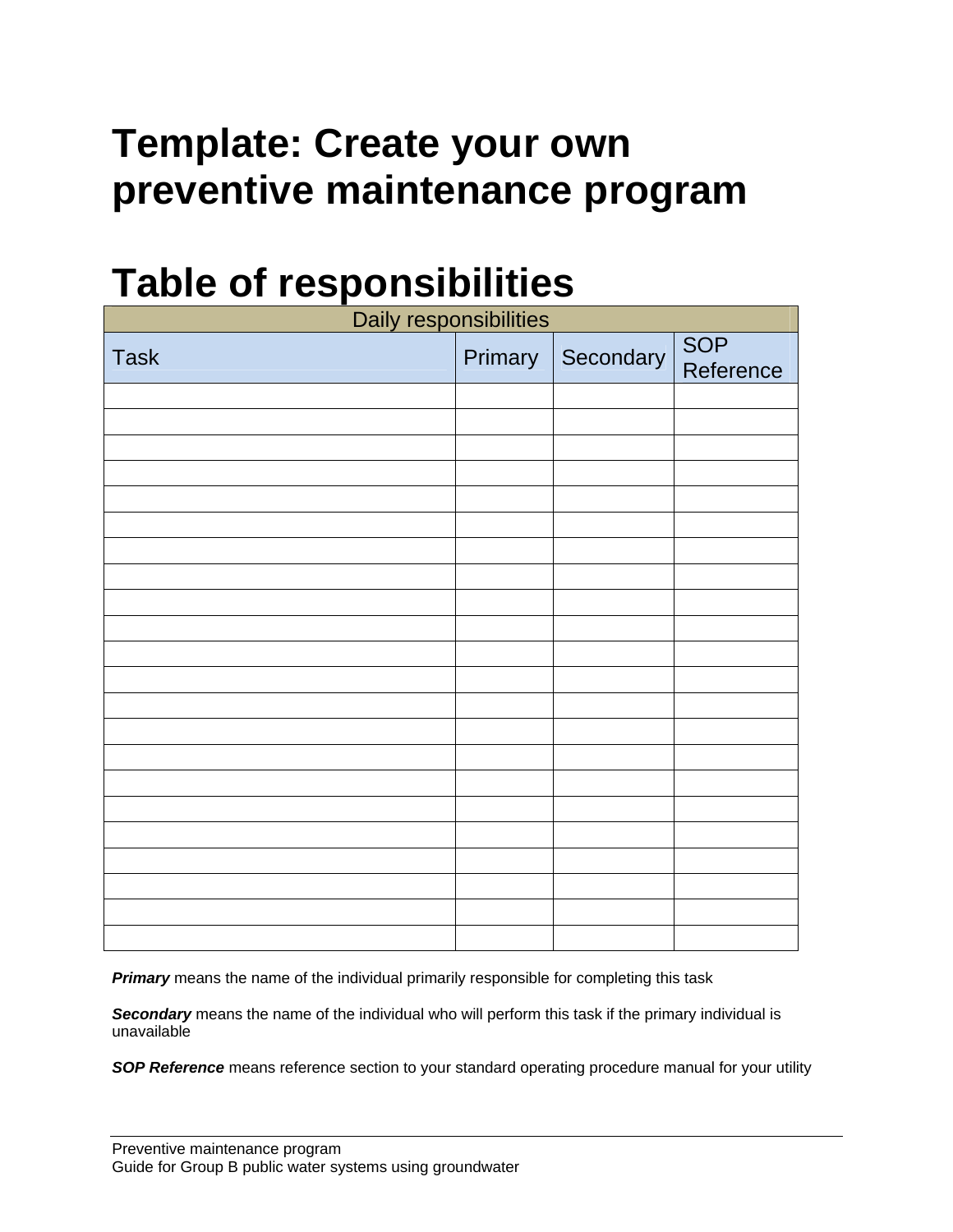| Weekly responsibilities |         |           |                         |
|-------------------------|---------|-----------|-------------------------|
| <b>Task</b>             | Primary | Secondary | <b>SOP</b><br>Reference |
|                         |         |           |                         |
|                         |         |           |                         |
|                         |         |           |                         |
|                         |         |           |                         |
|                         |         |           |                         |
|                         |         |           |                         |
|                         |         |           |                         |
|                         |         |           |                         |
|                         |         |           |                         |
|                         |         |           |                         |
|                         |         |           |                         |
|                         |         |           |                         |
|                         |         |           |                         |
|                         |         |           |                         |
|                         |         |           |                         |
|                         |         |           |                         |
|                         |         |           |                         |
|                         |         |           |                         |
|                         |         |           |                         |
|                         |         |           |                         |
|                         |         |           |                         |
|                         |         |           |                         |
|                         |         |           |                         |
|                         |         |           |                         |
|                         |         |           |                         |
|                         |         |           |                         |
|                         |         |           |                         |
|                         |         |           |                         |
|                         |         |           |                         |
|                         |         |           |                         |

*Secondary* means the name of the individual who will perform this task if the primary individual is unavailable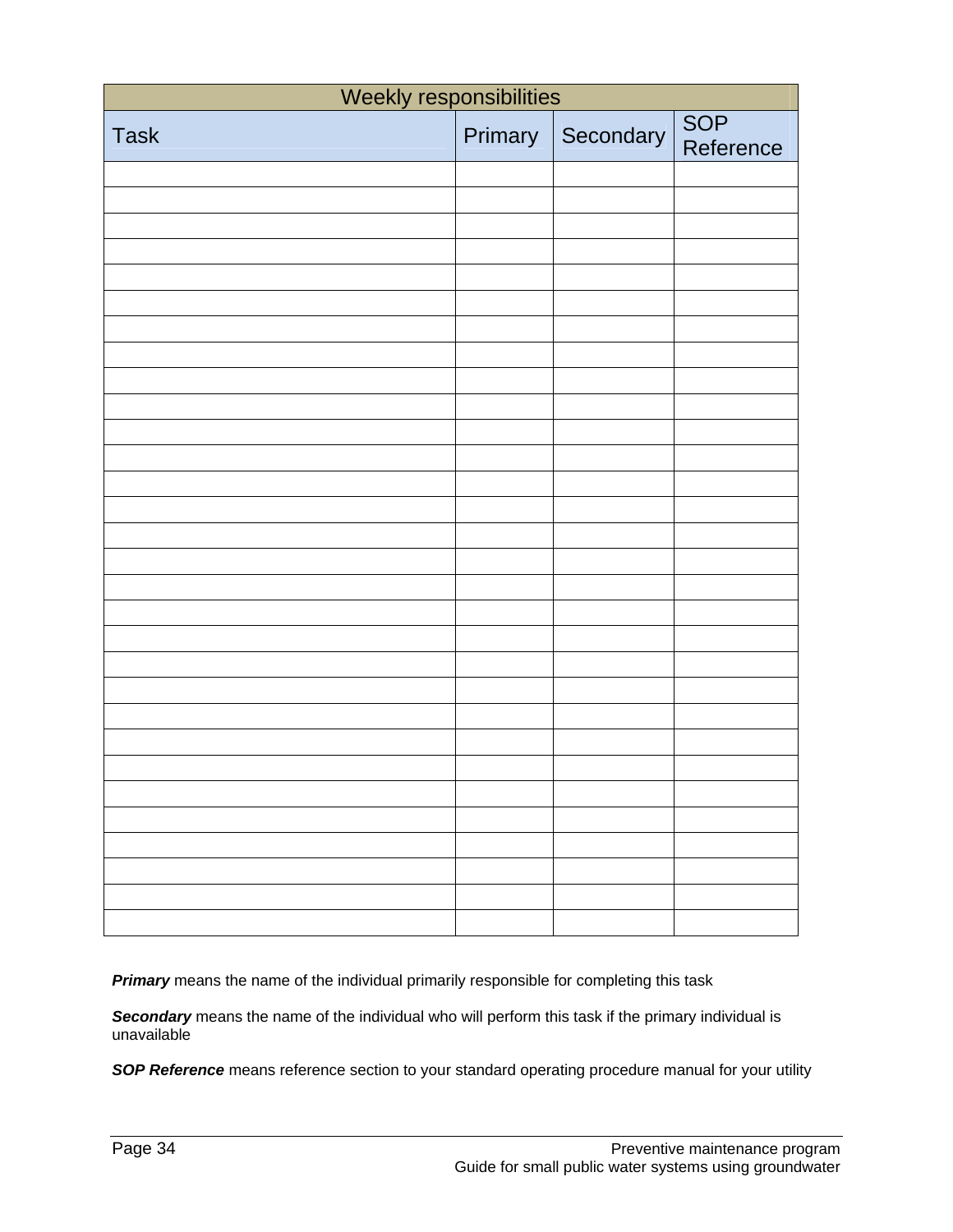| Monthly responsibilities |         |           |                  |
|--------------------------|---------|-----------|------------------|
| <b>Task</b>              | Primary | Secondary | SOP<br>Reference |
|                          |         |           |                  |
|                          |         |           |                  |
|                          |         |           |                  |
|                          |         |           |                  |
|                          |         |           |                  |
|                          |         |           |                  |
|                          |         |           |                  |
|                          |         |           |                  |
|                          |         |           |                  |
|                          |         |           |                  |
|                          |         |           |                  |
|                          |         |           |                  |
|                          |         |           |                  |
|                          |         |           |                  |
|                          |         |           |                  |
|                          |         |           |                  |
|                          |         |           |                  |
|                          |         |           |                  |
|                          |         |           |                  |
|                          |         |           |                  |
|                          |         |           |                  |
|                          |         |           |                  |
|                          |         |           |                  |
|                          |         |           |                  |
|                          |         |           |                  |
|                          |         |           |                  |
|                          |         |           |                  |
|                          |         |           |                  |
|                          |         |           |                  |
|                          |         |           |                  |

*Secondary* means the name of the individual who will perform this task if the primary individual is unavailable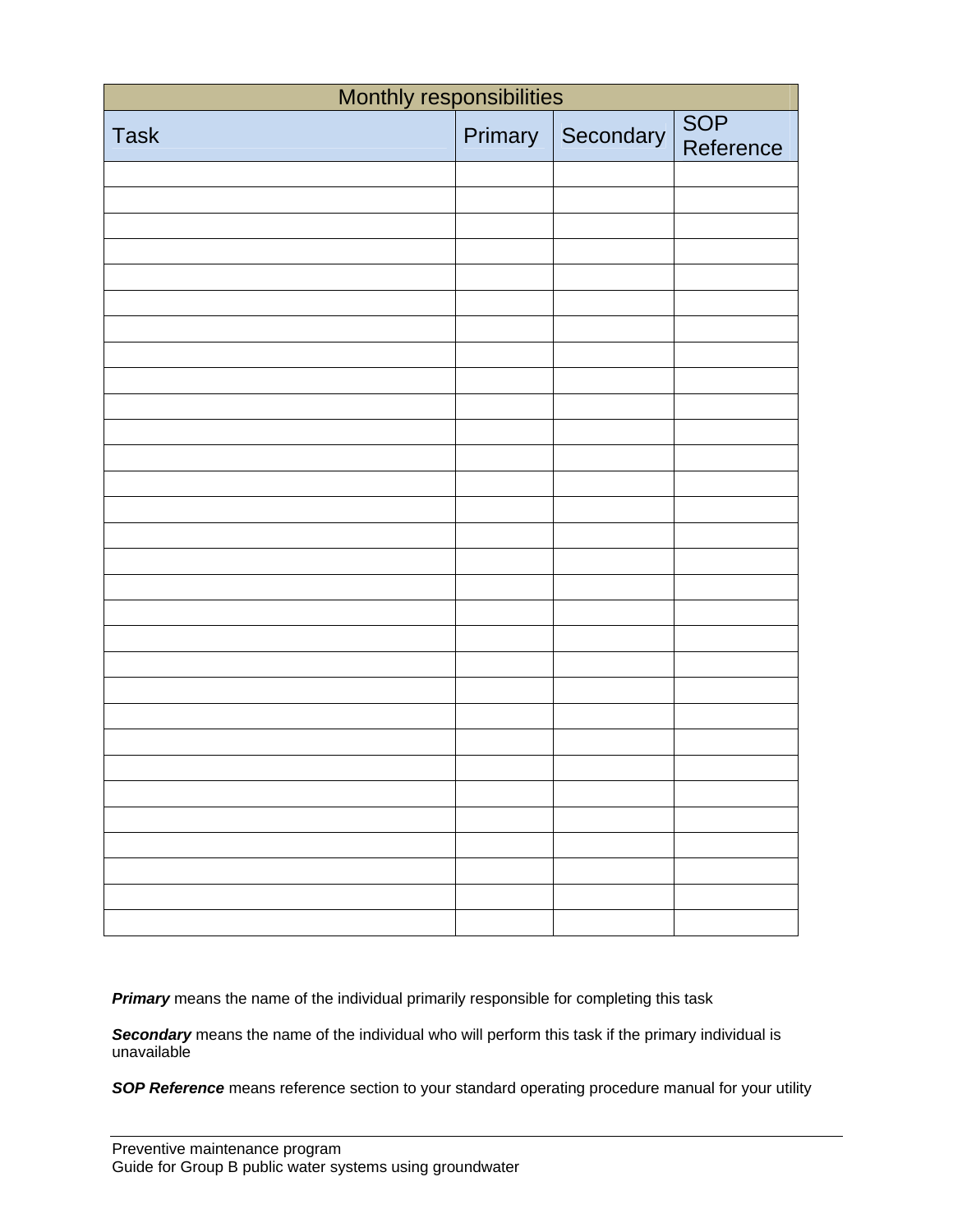| <b>Quarterly responsibilities</b> |         |           |                         |
|-----------------------------------|---------|-----------|-------------------------|
| <b>Task</b>                       | Primary | Secondary | <b>SOP</b><br>Reference |
|                                   |         |           |                         |
|                                   |         |           |                         |
|                                   |         |           |                         |
|                                   |         |           |                         |
|                                   |         |           |                         |
|                                   |         |           |                         |
|                                   |         |           |                         |
|                                   |         |           |                         |
|                                   |         |           |                         |
|                                   |         |           |                         |
|                                   |         |           |                         |
|                                   |         |           |                         |
|                                   |         |           |                         |
|                                   |         |           |                         |
|                                   |         |           |                         |
|                                   |         |           |                         |
|                                   |         |           |                         |
|                                   |         |           |                         |
|                                   |         |           |                         |
|                                   |         |           |                         |
|                                   |         |           |                         |
|                                   |         |           |                         |
|                                   |         |           |                         |
|                                   |         |           |                         |
|                                   |         |           |                         |
|                                   |         |           |                         |
|                                   |         |           |                         |
|                                   |         |           |                         |
|                                   |         |           |                         |
|                                   |         |           |                         |

*Secondary* means the name of the individual who will perform this task if the primary individual is unavailable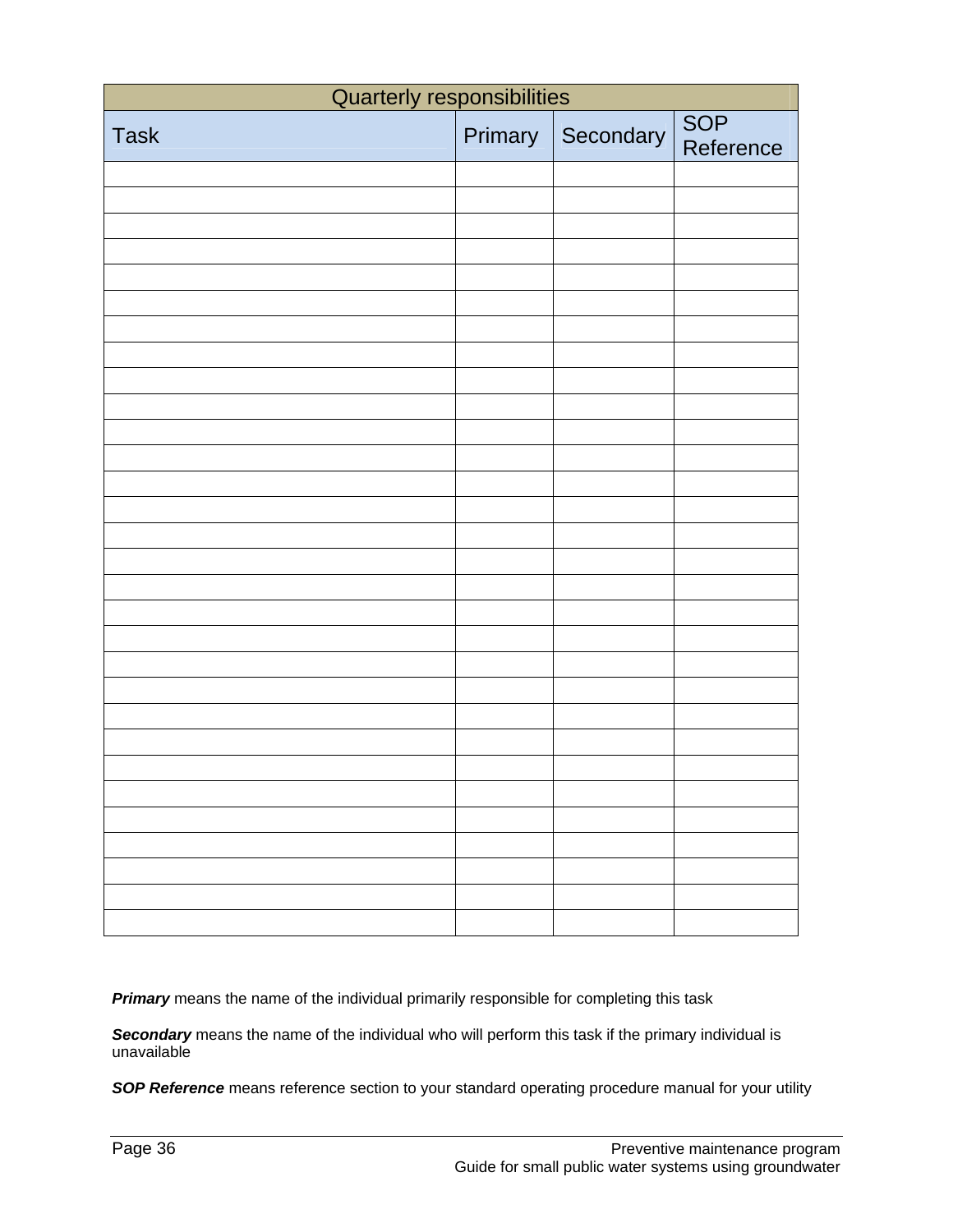| <b>Biannual responsibilities</b> |         |           |                  |
|----------------------------------|---------|-----------|------------------|
| <b>Task</b>                      | Primary | Secondary | SOP<br>Reference |
|                                  |         |           |                  |
|                                  |         |           |                  |
|                                  |         |           |                  |
|                                  |         |           |                  |
|                                  |         |           |                  |
|                                  |         |           |                  |
|                                  |         |           |                  |
|                                  |         |           |                  |
|                                  |         |           |                  |
|                                  |         |           |                  |
|                                  |         |           |                  |
|                                  |         |           |                  |
|                                  |         |           |                  |
|                                  |         |           |                  |
|                                  |         |           |                  |
|                                  |         |           |                  |
|                                  |         |           |                  |
|                                  |         |           |                  |
|                                  |         |           |                  |
|                                  |         |           |                  |
|                                  |         |           |                  |
|                                  |         |           |                  |
|                                  |         |           |                  |
|                                  |         |           |                  |
|                                  |         |           |                  |
|                                  |         |           |                  |
|                                  |         |           |                  |
|                                  |         |           |                  |
|                                  |         |           |                  |
|                                  |         |           |                  |

*Secondary* means the name of the individual who will perform this task if the primary individual is unavailable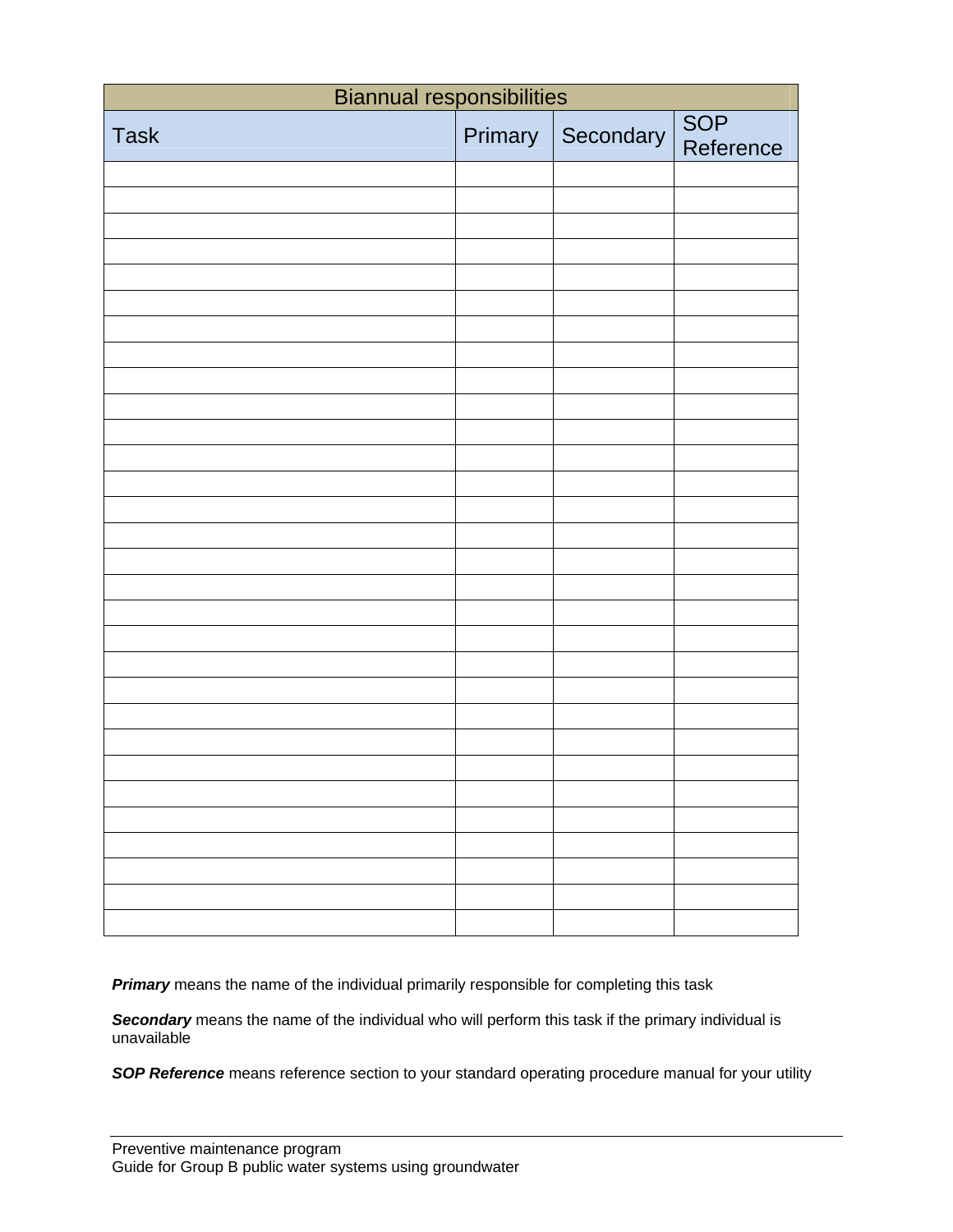| Annual responsibilities |         |           |                  |
|-------------------------|---------|-----------|------------------|
| <b>Task</b>             | Primary | Secondary | SOP<br>Reference |
|                         |         |           |                  |
|                         |         |           |                  |
|                         |         |           |                  |
|                         |         |           |                  |
|                         |         |           |                  |
|                         |         |           |                  |
|                         |         |           |                  |
|                         |         |           |                  |
|                         |         |           |                  |
|                         |         |           |                  |
|                         |         |           |                  |
|                         |         |           |                  |
|                         |         |           |                  |
|                         |         |           |                  |
|                         |         |           |                  |
|                         |         |           |                  |
|                         |         |           |                  |
|                         |         |           |                  |
|                         |         |           |                  |
|                         |         |           |                  |
|                         |         |           |                  |
|                         |         |           |                  |
|                         |         |           |                  |
|                         |         |           |                  |
|                         |         |           |                  |
|                         |         |           |                  |
|                         |         |           |                  |
|                         |         |           |                  |
|                         |         |           |                  |
|                         |         |           |                  |

*Secondary* means the name of the individual who will perform this task if the primary individual is unavailable